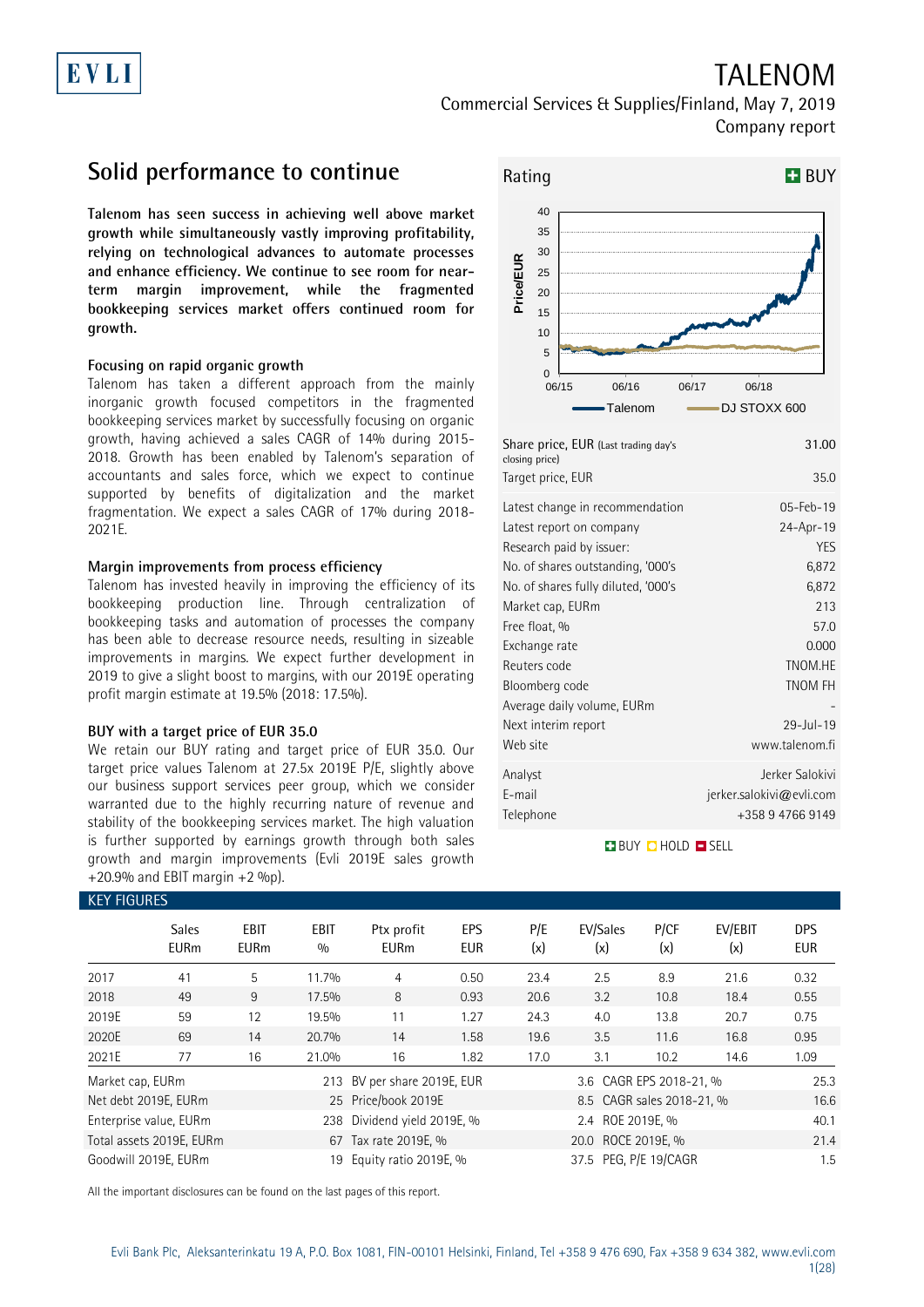## **Investment summary**

Talenom is one of the largest companies providing bookkeeping services in Finland. Talenom focuses on the small and mid-sized customer enterprises. In addition to the main business comprising of bookkeeping, invoicing and payroll services, the company offers advisory and other complementary business services including staffing, funding services, and software. The company has a solid track-record of profitable growth, with a sales CAGR of around 14 % during 2015-2018, while having improved EBIT-margins from below 5 % to 17.5% in 2018. The market for accounting companies amounted to nearly a billion euros in 2017 and has been growing steadily, with average growth in the past ten years at around 4 %. The stability in the market is increased by business entities being subject by law to a bookkeeping obligation and as such considerably less cyclical. Fragmentation in the market is considerable, with roughly 4,300 bookkeeping firms in total in Finland. Over 90 % of Talenom's revenue is from on-going contracts for bookkeeping services. The customer contracts are generally long, according to management 10 years on average and only a fraction of customer's are lost annually. The high customer retention and recurring revenue offers considerable top-line stability. The company has taken a different approach, in a market where expansion has been mainly acquisition-driven and digitalization has been low, by establishing a separate sales force to focus on organic growth and investing in software development and automation of its bookkeeping production line to enhance process efficiency. Talenom has introduced a range of complementary services for SMEs, such as funding and staffing services. The services are part of the company's strategic approach in serving SMEs as broadly as possible. The new services offer a means of improving customer retention, but also offer potential in increasing sales. These services have yet to show a significant impact, but we recognize a considerable potential given the extensive customer networks. We see Talenom with its digitalized service offering and scalable business model as being well positioned to consolidate the bookkeeping market and continue to grow its market share. We expect Talenom to grow at a 17 % CAGR 2018-21E. We expect growth to be mainly organic, through growth in bookkeeping customers in Finland, although the acquisition of Swedish Wakers Consulting will have a minor inorganic contribution. Talenom's profitability has improved notably up until 2018, achieving an operating profit margin of 17.5%, largely due to enhanced efficiency of the bookkeeping production line. Talenom expects its operating margin to improve in 2019. We expect margin improvements to derive from further enhancement of the bookkeeping production line during H2/2019, which we expect to further support margins in 2020E. We expect an operating profit margin of 19.5 % and 20.7 % in 2019E and 2020E respectively. The main risks to our investment case in our view are 1) price erosion of bookkeeping services in the long-term, 2) increasing competition among the large digital accounting companies, and 3) growth being expensive; the profitability could be affected if the company is unsuccessful in acquiring new customers. We retain our BUY rating and target price of EUR 35.0. Our target price values Talenom at 27.5x 2019E P/E, slightly above our business support services peer group, which we consider warranted due to the highly recurring nature of revenue and stability of the bookkeeping services market. The high valuation is further supported by earnings growth through both sales growth and margin improvements (Evli 2019E sales growth +20.9% and EBIT margin  $+2$  %p). Rapidly growing and highly profitable technology focused accounting company Large and stable market with high fragmentation High recurring revenue and customer retention Scalable business model, with digital offering and increased automation Opportunity in new complementary services to SMEs Expected CAGR 2018- 2021E of 17 % Slight margin improvements expected Main risks to investment case BUY with a target price of EUR 35.0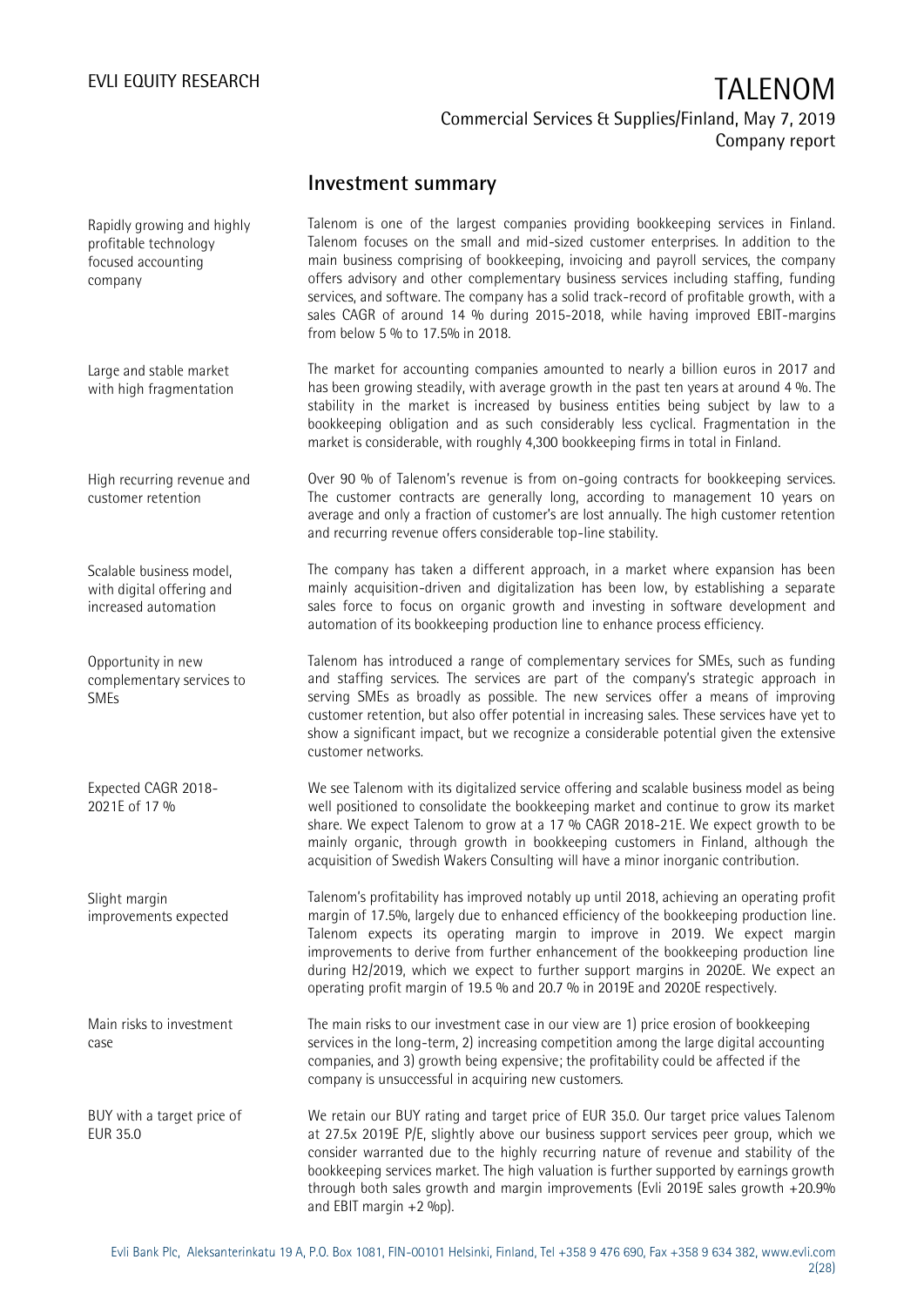Commercial Services & Supplies/Finland, May 7, 2019 Company report

## **Company and business overview**

One of the largest bookkeeping companies in Finland

Talenom is one of the biggest accounting service providers in Finland. In addition to the main business comprising of bookkeeping, invoicing, and payroll services, the company offers advisory and other complementary business services including for instance staffing services and invoice financing. The company's shares have been listed on the main list of the Helsinki Stock Exchange since 15.6.2017.

### Table 1: Talenom's key figures

| <b>EURm</b> | 2014   | 2015  | 2016  | 2017  | 2018  |
|-------------|--------|-------|-------|-------|-------|
| Revenue     | 29.6   | 33.0  | 37.0  | 41.4  | 48.9  |
| Growth      | 14.0 % | 11.6% | 12.0% | 12.1% | 18.0% |
| EB IT       | 1.5    | 1.2   | 4.2   | 4.8   | 8.5   |
| EBIT-margin | 5.2%   | 3.7%  | 11.3% | 11.7% | 17.5% |
| Employees   | 486    | 588   | 542   | 613   | 673   |
|             |        |       |       |       |       |

Source: Talenom

Digitalizing a traditionally paperwork dependent industry

Focus on organic growth, automation and efficiency enhancing margins

Building a platform of services for small and midsized enterprises

Talenom has developed its own software and to a large extent digitalized its service offering. The bookkeeping industry in Finland is still characterized by large amounts of paper documents being sent from the customer to the accounting firm. By transmitting documents electronically and through automated processing of data the company seeks to achieve a competitive advantage and scalability.

The company has separated its sales force and accountants and focused on growing organically, which it sees as a cheaper alternative to acquisitions. The actual accounting processes take place at centralized service centres in Oulu and Tampere. The company's bookkeeping production line along with the centralized service centres have made it possible to exploit economies of scale and increase process efficiency through the use of technology and automation, which has significantly improved margins.

Talenom's strategy revolves around improving the everyday way of how small and midsize enterprises operate. Bookkeeping still remains the core service area but Talenom has sought to broaden its service offering within other supportive services, including advisory services and staffing services. This additional offering is sold along with the other services to create a larger service coverage catering to an increased extent to the needs of small and mid-sized enterprises.

### **Talenom SWOT-analysis**

#### **Strengths**

- Scalable and competitive business model
- Over 90 % recurring revenues
- Own software development
- Stable and fragmented market

### **Opportunities**

- Potential in new services
- Increasing efficiency and profitability
- Geographical expansion
- Licensing of technology

Source: Evli research

#### **Weaknesses**

- Growth is expensive
- High debt and goodwill on balance sheet
- High investments impact on cash flow

#### **Threats**

- Price erosion in bookkeeping services
- Increased competition from other large digital competitors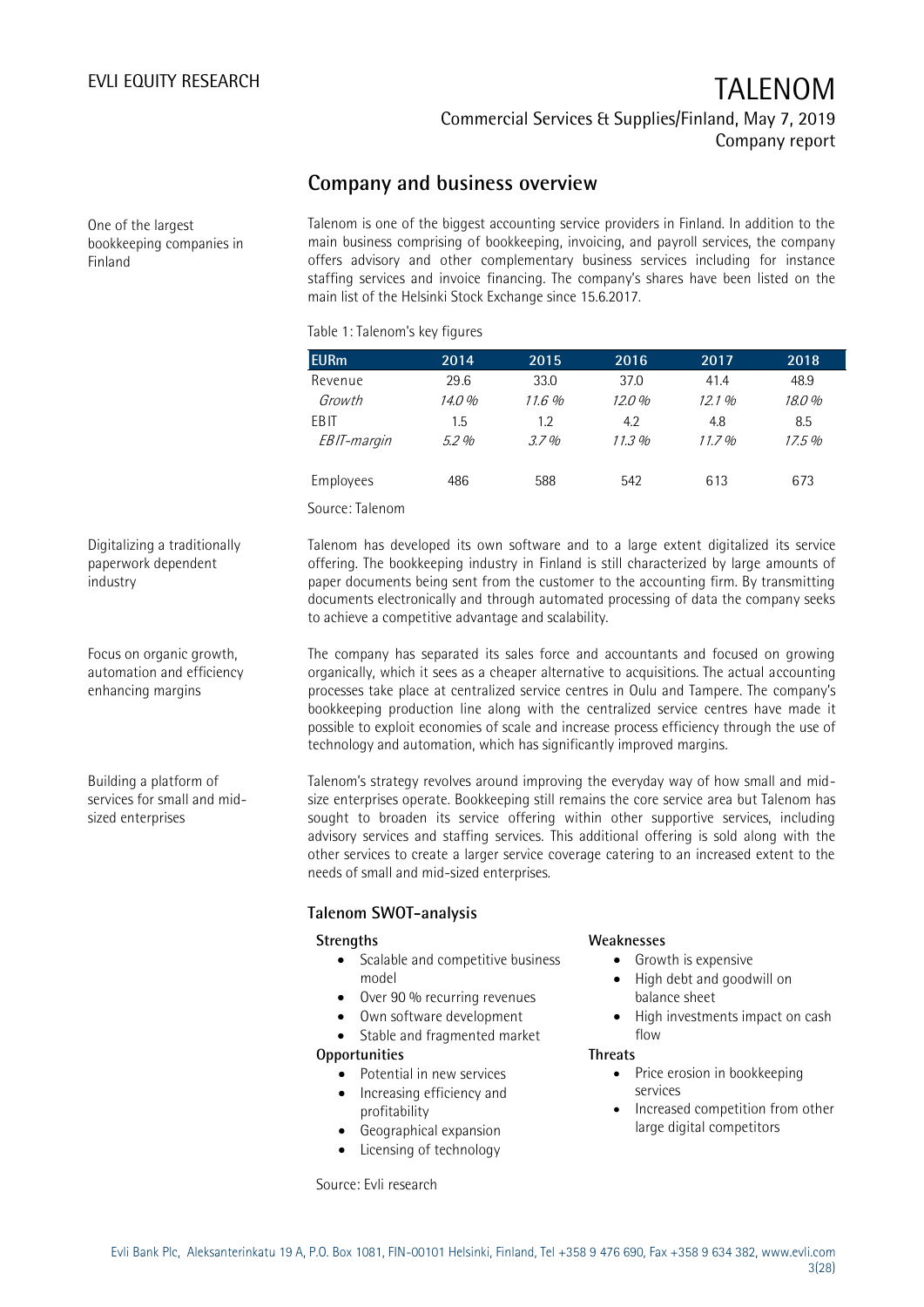### **Service areas**

Accounting services the main business area

Talenom's main business area is accounting services, which includes bookkeeping, invoicing and payroll services. These services are complemented with advisory services such as tax and legal advisory. In addition, the company offers complementary services, which are not directly accounting related, to widen the service mix and benefit from the synergies with the sales network and existing client relationships.

#### Figure 1: Talenom's service offering and examples of services

| <b>Accounting Services</b>                                                                                                             | <b>Advisory</b>                                         | <b>Complementary Business</b><br><b>Services</b>                                                  |
|----------------------------------------------------------------------------------------------------------------------------------------|---------------------------------------------------------|---------------------------------------------------------------------------------------------------|
| Monthly bookkeeping<br><b>Financial statements</b><br>Invoice payment<br>Sales invoicing<br>Payroll services<br>Performance monitoring | Tax advisory<br>Legal advisory<br>Managerial accounting | Talenom staffing service<br>Invoice funding<br><b>Receivables solutions</b><br>Software solutions |

Source: Talenom, Evli research

### **Accounting Services**

Accounting services is by far the largest service area. Accounting services accounted for 93 % of the revenues in 2018. The share of revenues from accounting services of the company's total revenues has remained relatively stable, as sales of the additional services started to pick up first during 2018 but still accounting for a low share of sales.

The accounting service offering includes the following services:

- Outsourcing services: Bookkeeping, sales invoicing, invoice payment and financial reporting.
- Customer care services: Additional service giving the customer access to a designated accountant and additional financial situation follow-ups.
- Financial management software: Includes for instance in-house developed financial management tools Talenom Online and Talenom App as well as interfaces to other financial management software and a Business Intelligence solution for corporate customers.

#### **Advisory**

Talenom offers advisory services related to law, taxation and financial management. Advisory services also cover more complex areas such as changes in business structures and ownership restructuring. Advisory services are estimated to account for approx. 3-5 % of the total revenue.

#### **Complementary business services**

Talenom has sought to expand its service offering to SME's through services that support the companies' business, with some examples listed below. The revenue generation of these services started to pick up in 2018 but still accounts only for a marginal share of revenue. The new business services offer a means of utilizing existing customer networks for additional sales and differentiating Talenom's service mix from its competitors'.

93% of revenue from accounting services

Advisory share of revenue estimated at 3-5 %

Complementary services to aid SME customers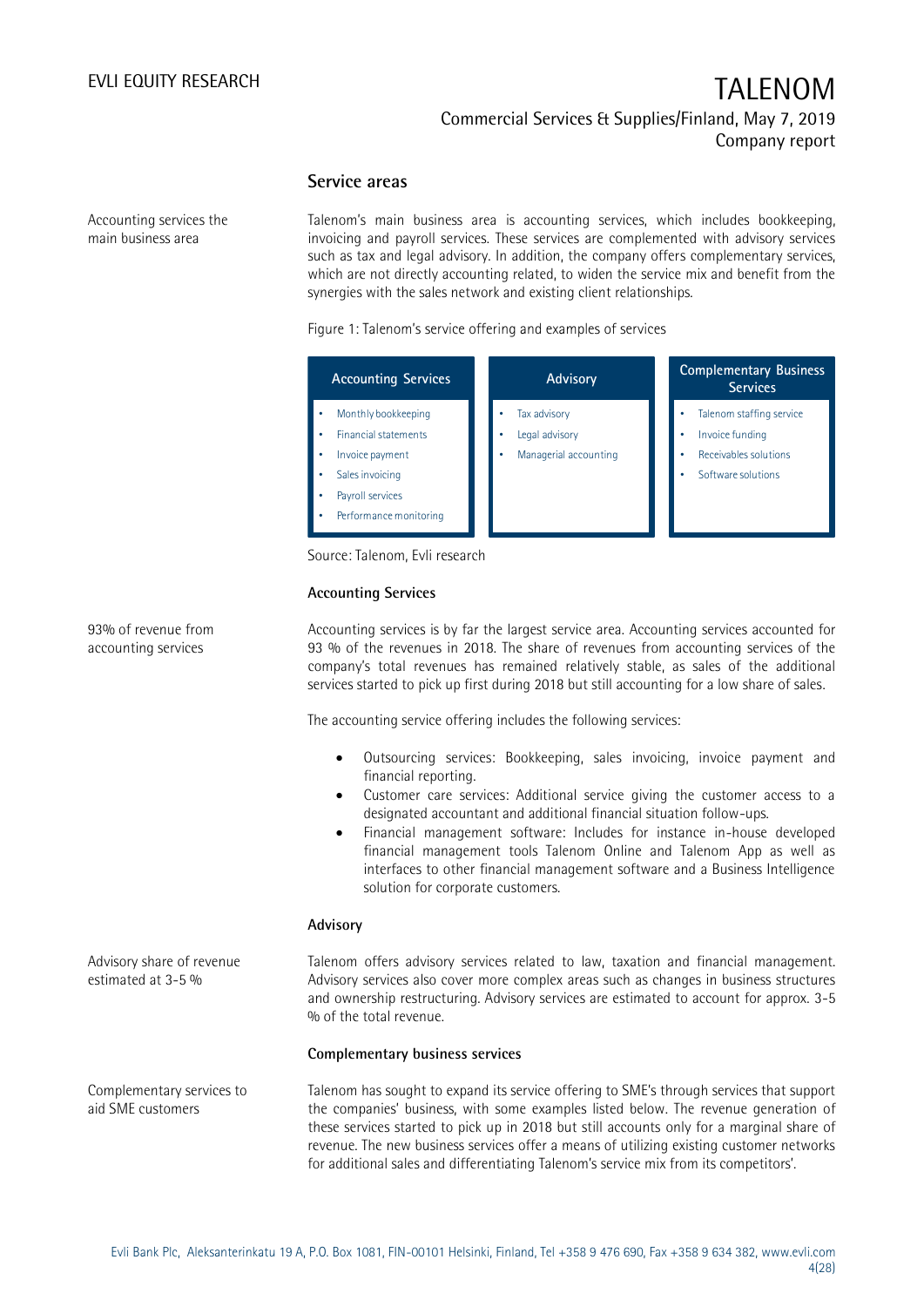The new services include:

- **Talenom Financing Services:** Talenom's services include different funding solutions, for instance a partnership with AREX for the funding of customer invoices. The services are still in quite an early stage but given the transactional volume of customers' management sees good potential in these business operations. As a newer addition is the partnership with Fellow Finance to provide access to business financing solutions.
- **Talenom staffing service:** Talenom can assist customers with a temporary or continuous need for workforce. The scope of the staffing service includes accounting and various office tasks. Talenom offers similar services under the accounting and advisory service areas. According to company management Talenom is more flexible in how short assignments the staffing services can be offered for than competitors in the area.
- **ERP and analytics software:** Talenom has introduced two cloud-based software tools: the ERP solution Talenom Pro for concentrating financial management tools under one service, and reporting software Talenom Business Intelligence. The software is sold separately to clients as a Software as a Service solution.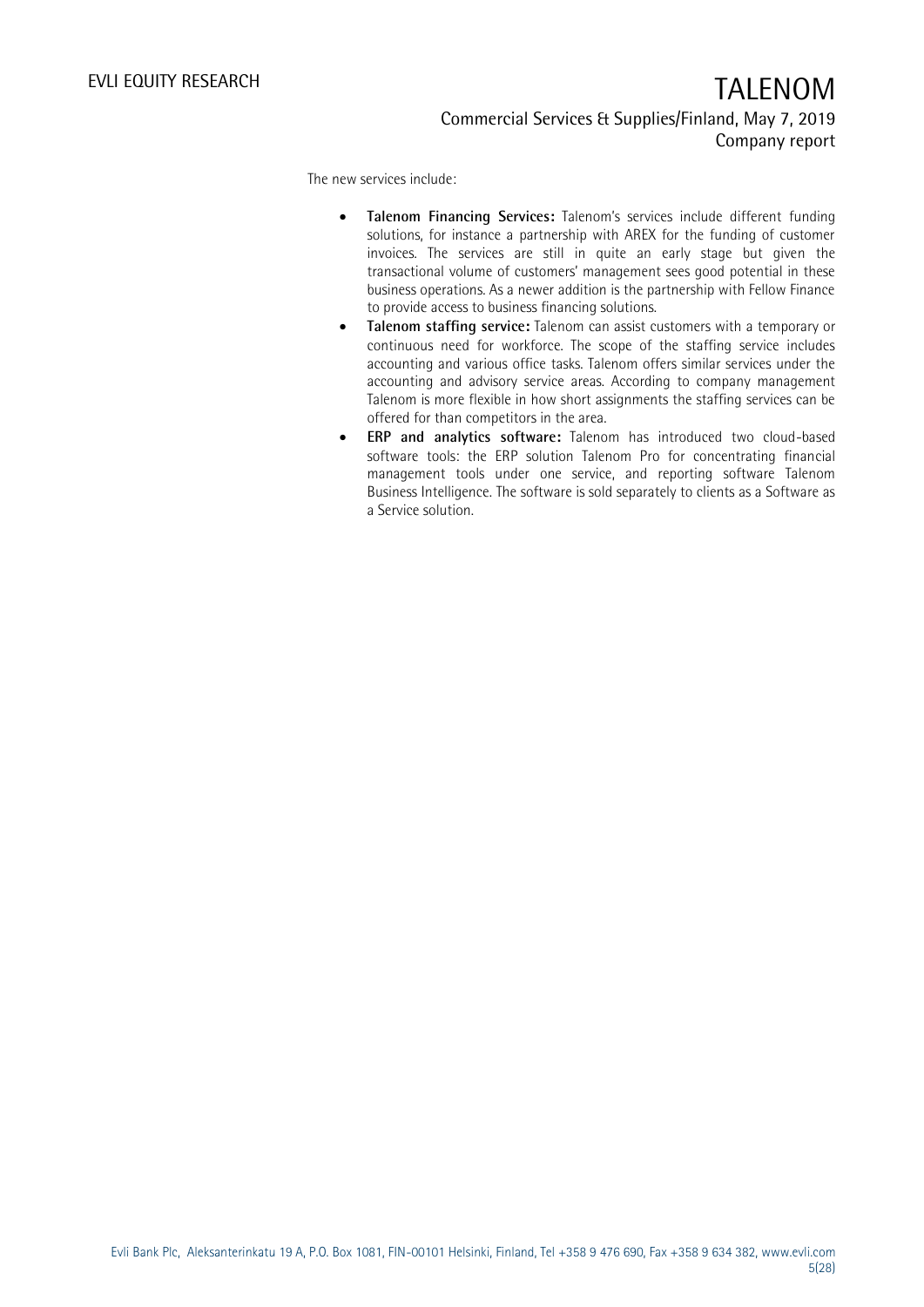Commercial Services & Supplies/Finland, May 7, 2019 Company report

### **Operating model**

Talenom has a competitive and scalable business model which is based on separation of the sales network from the actual accounting processes and own software development. Four central parts of the operating model are:

- Centralized service centres
- Separated sales and customer service force
- Own software development
- Focus on organic growth

### Figure 2: Simplified operating model



It has been estimated that some 90 % of the Finnish small enterprises have outsourced their bookkeeping (Taloushallintoliitto). Around 95 % of the Finnish companies are small firms employing fewer than 10 employees (Statistics Finland) and the demand created by new companies does not alone support growth. With the higher saturation level and high customer retention rates the traditional way of acquiring larger amounts of new customers has been through acquisitions.

SME's, acquisitions hist. preferred way to expand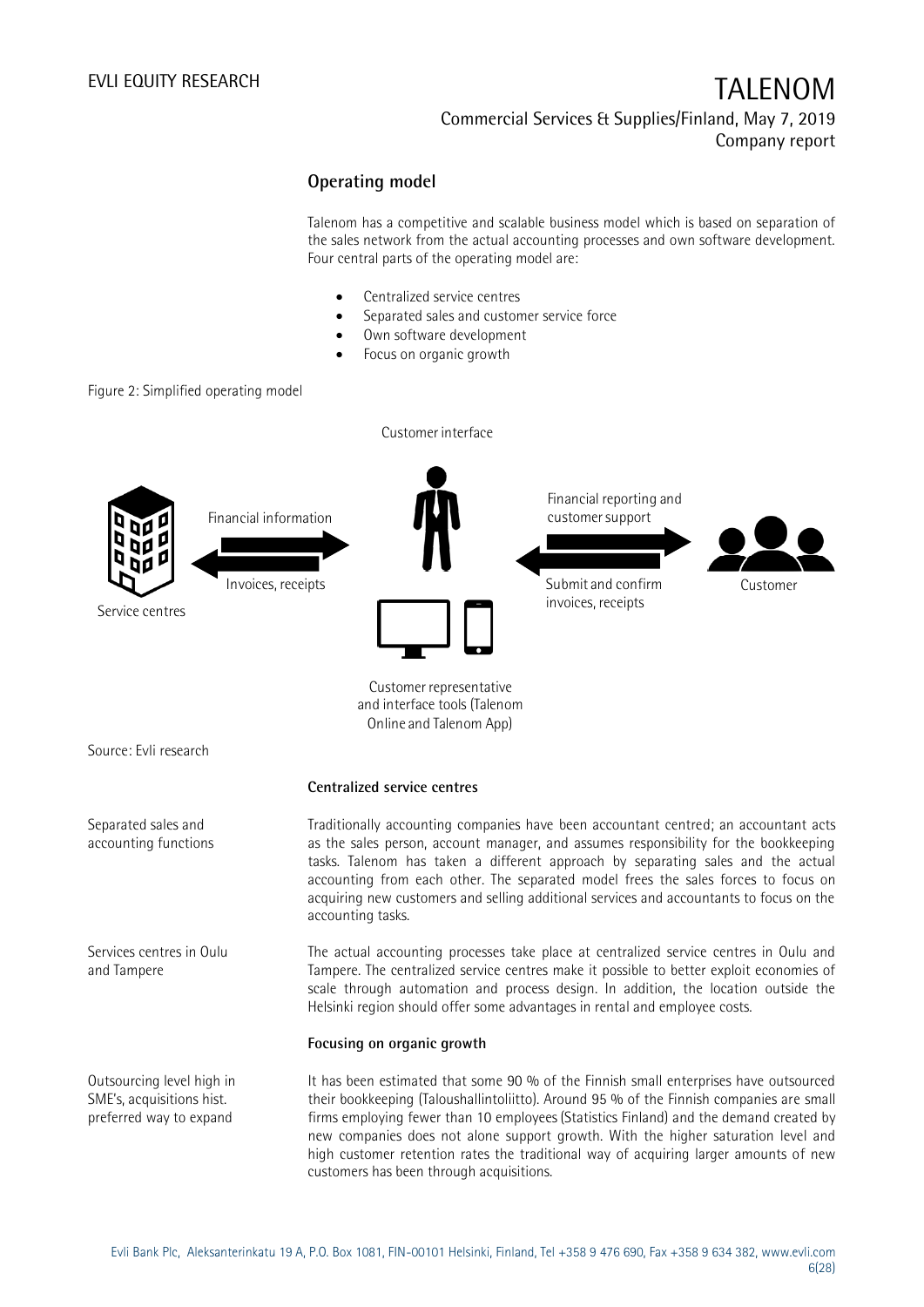7(28)

Commercial Services & Supplies/Finland, May 7, 2019 Company report

|                                                                                    | The main reasons for this include:                    |                                       | Talenom used acquisitions as the main expansion strategy until 2010 when it established<br>a separated sales network to drive organic growth. According to the company, there are<br>many reasons why organic growth is more appealing than an acquisition driven strategy.                                                                                                                                                                                                                                                      |
|------------------------------------------------------------------------------------|-------------------------------------------------------|---------------------------------------|----------------------------------------------------------------------------------------------------------------------------------------------------------------------------------------------------------------------------------------------------------------------------------------------------------------------------------------------------------------------------------------------------------------------------------------------------------------------------------------------------------------------------------|
|                                                                                    | acquisitions                                          | Avoiding risks related to integration | Sustaining uniform contracts, operating model and IT systems<br>Total costs of organic growth are estimated to be lower than in the case of                                                                                                                                                                                                                                                                                                                                                                                      |
| Acquisitions still possible,<br>recent acquisition to open<br>new market in Sweden |                                                       |                                       | Despite the main focus on organic growth, Talenom has not completely withstood from<br>making acquisitions and has not excluded the possibility of further acquisitions in the<br>future. The latest completed acquisition was that of Stockholm-based accounting firm<br>Wakers Consulting during 01/2019, through which Talenom opened operations in<br>Sweden. Organically establishing operations in the new market would in our view have<br>been challenging and we expect further efforts to be mainly on organic growth. |
|                                                                                    |                                                       |                                       | Recurring and stable income but large upfront costs from acquiring new clients                                                                                                                                                                                                                                                                                                                                                                                                                                                   |
| Over 90 % of revenue<br>recurring                                                  |                                                       |                                       | The high customer retention and mostly fixed fee based income structure from the on-<br>going client service agreements stabilizes the revenue streams. The standard agreement<br>is valid until further notice with a two month notice period. The service is invoiced<br>monthly and the price typically includes a fixed fee and volume based fee. According to<br>management the amount of recurring revenue is over 90 %.                                                                                                   |
| Significant client<br>acquisition costs and effort                                 | bringing in a new client can be a couple of years.    |                                       | On average a new customer reaches breakeven after around six months, when taking<br>into account the service integration costs and costs related to training new clients in the<br>use of Talenom's software. However, to acquire a new client a substantial amount of<br>sales effort is required and therefore the payback time of all the upfront costs of                                                                                                                                                                    |
| High customer retention<br>rate                                                    | approximately 10 years.                               |                                       | Customers generally do not switch bookkeeping firms very often and customer retention<br>is high in the industry. Depending on the firm the customers lost annually would be in<br>the range of 5-10 %. A part of customers leave due to reasons relating to the<br>bookkeeping firm but other common reasons also include for instance M&A and<br>bankruptcy. Company management has estimated an average customer lifetime of                                                                                                  |
|                                                                                    | Figure 3: Cumulative cash flows and customer lifetime |                                       |                                                                                                                                                                                                                                                                                                                                                                                                                                                                                                                                  |
|                                                                                    | <b>CUMULATIVE</b><br><b>CASH FLOWS</b>                | Client signs with Talenom             | CASH FLOWS EXCLUDING<br>SALES COSTS<br><b>CUSTOMER LIFETIME</b>                                                                                                                                                                                                                                                                                                                                                                                                                                                                  |
|                                                                                    |                                                       |                                       | CASH FLOWS INCLUDING<br>SALES COSTS                                                                                                                                                                                                                                                                                                                                                                                                                                                                                              |
|                                                                                    | <b>Sales</b>                                          | Integration                           | Accounting and additional services                                                                                                                                                                                                                                                                                                                                                                                                                                                                                               |



Evli Bank Plc, Aleksanterinkatu 19 A, P.O. Box 1081, FIN-00101 Helsinki, Finland, Tel +358 9 476 690, Fax +358 9 634 382, [www.evli.com](http://www.evli.com/)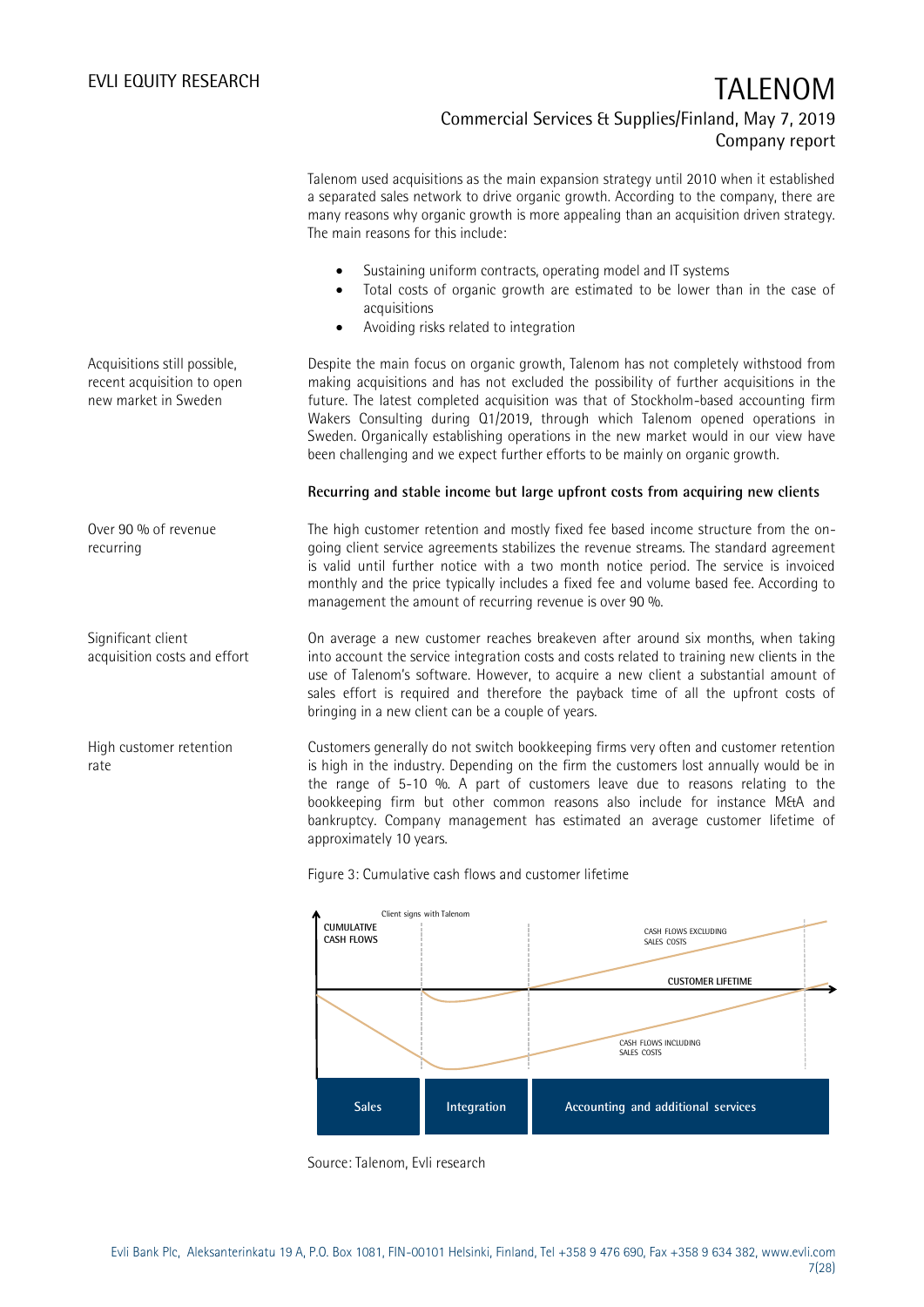### **Sales model**

Talenom has 36 offices in locations throughout Finland and an office in Stockholm. Talenom operates its business both through the use of own offices and through a franchising model. The franchising offices operate through a similar business model as Talenom's local offices but with the franchise entrepreneur acting as the local link to the client. Clients acquired by the franchising entrepreneurs are ultimately Talenom's clients and not clients of the entrepreneur. The compensation of the franchising entrepreneurs is usually structured in a way that rewards customer acquisition. Talenom has a total of 23 franchising entrepreneurs. Use of franchising-model to enhance sales

The franchising-model is a way for Talenom to set up offices also in smaller areas, where they would not likely otherwise set up an own office. Setting up a franchise office can be accomplished with relatively limited resources, as the work tasks are mainly limited to sales activity and customer support. According to management a franchise could be set up with a sole entrepreneur but usually at least some four employees would be needed to ensure that a representative is always present once customers have been acquired. Franchising model a way to expand in smaller regions

### **Own software development**

Talenom has a software development team of around 60 persons, developing both client software and technology for the company's bookkeeping production line. Development of the latter is crucial to maintaining efficient procedures behind the curtains of the client software. The client software is provided as a software-as-a-service (SaaS), meaning that the fee structure of the software is based on subscription and usage and the software is also cloud based. The accounting interface is accessible by computer or mobile through Talenom's own interface access software Talenom Online and Talenom App.

Besides the accounting software, Talenom has also developed the software tools Talenom ERP and Talenom Business Intelligence, for the business needs of larger customers in areas of financial management and analytics. Whereas Talenom Online is used by nearly all customers, Talenom ERP and Talenom Business Intelligence are used only by a small fraction of customers.

## **Market overview and competitive landscape**

The bookkeeping industry in Finland can be described as fragmented but stable. The bookkeeping market size was approximately a billion euros in 2017, based on the total revenues of the bookkeeping companies in Finland. During the past 10 years the market has grown some  $4\%$  on average p.a.<sup>1</sup>. .

Essentially all business entities are subject by law to a bookkeeping obligation. This greatly reduces the effect of cyclicality due to economic trends. The bookkeeping market has also grown nearly constantly since 2001. In addition, the number of companies required to do bookkeeping has fluctuated only a little.

Additional software developed for customers' more advanced needs

Roughly one billion euro market, growth on average 4% p.a. in past 10 years

Defensive market due to bookkeeping obligation

-

Software development team of around 60 persons

<sup>&</sup>lt;sup>1</sup> Statistics Finland, Structural business and financial statement statistics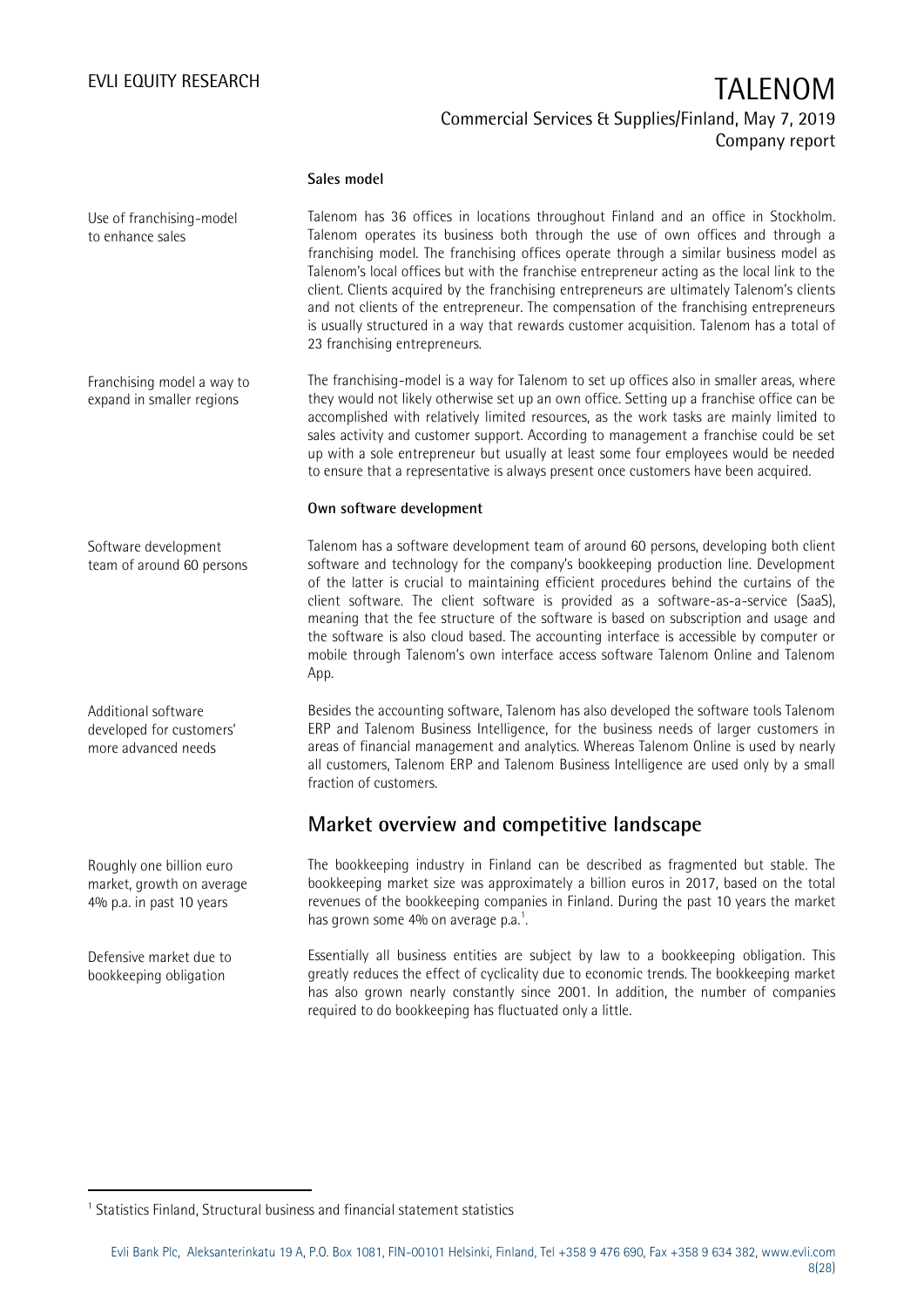Fragmented market with over 4,000 bookkeeping

companies

Digitalization and automation enables

scalability

## EVLI EQUITY RESEARCH TALENOM Commercial Services & Supplies/Finland, May 7, 2019 Company report



Figure 4: Market size and number of companies in the bookkeeping market in Finland

Source: Statistics Finland - The data before 2013 is not fully comparable to the data after 2012 due to changes in the statistics.

The bookkeeping market is very fragmented. In 2017, the number of bookkeeping companies amounted to 4,249 and the average accounting firm employed less than three people<sup>2</sup>. Whereas total revenue of the bookkeeping market has grown steadily, the number of firms has remained more or less unchanged. The five largest bookkeeping companies had an estimated combined market share of just above 20 % in 2017.

Figure 5: Market shares in the bookkeeping market in Finland



\*Estimate based on outsourcing services revenue in Finland, co's total revenue EUR 226m Source: Company reports, Statistics Finland, Evli research. Rantalainen yhtiöt's fiscal year 1.4.2017-31.3.2018, others 1.1.2017-31.12.2017.

A historical driver behind the market fragmentation has been the lack of digitalization and automation, limiting possibilities for economies of scale due to personnel dependency. However, digitalization is changing these industry characteristics when economies of scale play a larger role as certain processes can to a larger extent be automated and software oriented operating models offer scalability.

Evli Bank Plc, Aleksanterinkatu 19 A, P.O. Box 1081, FIN-00101 Helsinki, Finland, Tel +358 9 476 690, Fax +358 9 634 382, [www.evli.com](http://www.evli.com/) 9(28)

<sup>-</sup><sup>2</sup> Statistics Finland, Structural business and financial statement statistics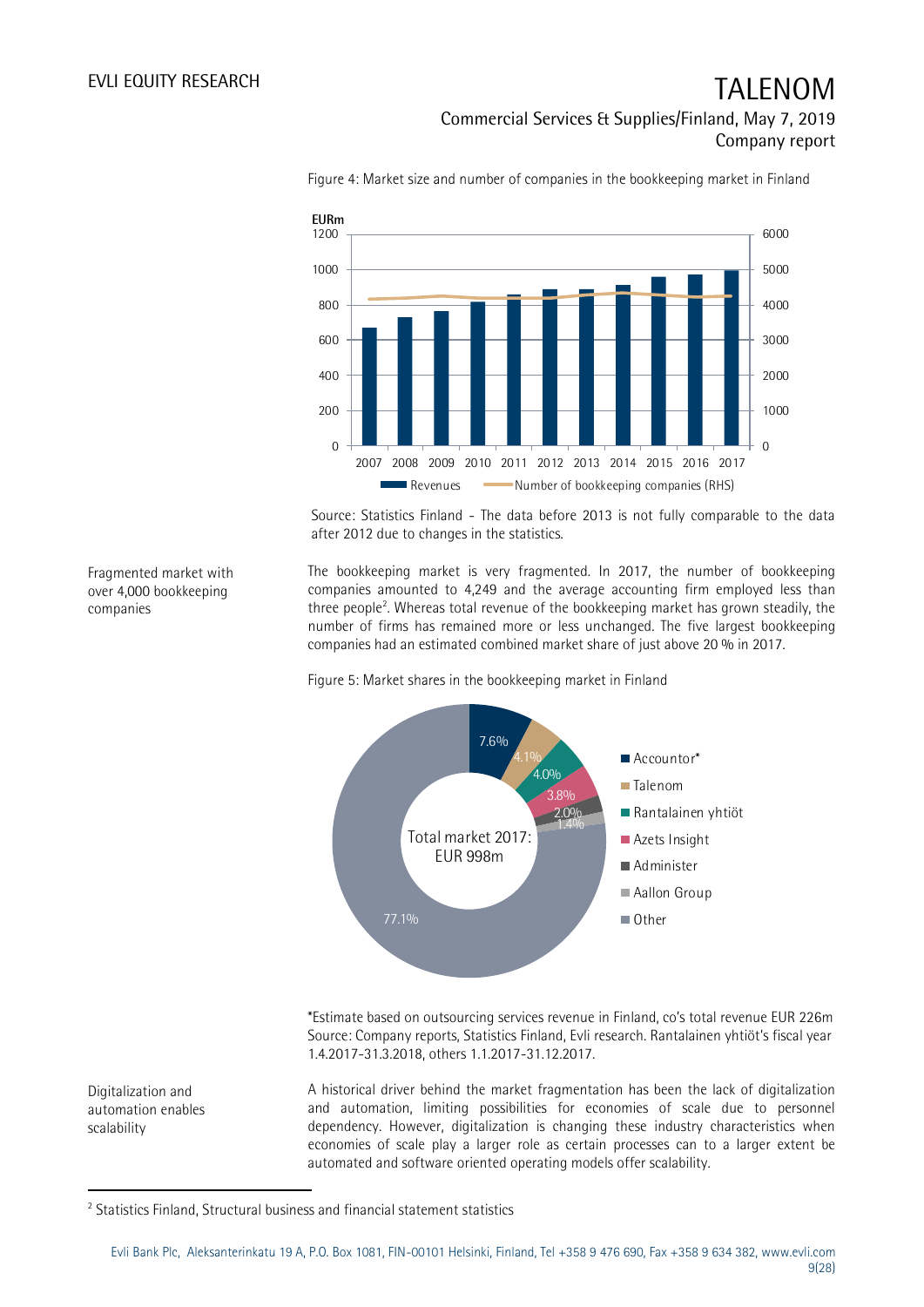### **Segmented market**

The level of outsourcing of bookkeeping services in small companies is high but declines with firm size. In the largest enterprises bookkeeping tasks are mostly performed inhouse. The large companies prefer internal accounting functions because they have the resources to handle their own accounting and the analysis of the data can be used more efficiently. The largest enterprises are more likely to outsource only certain separate functions, for instance payroll processes.

According to company management the relevant customer size would be firms up to some EUR 40m in revenue, after which the size advantages makes it more efficient to perform bookkeeping tasks in-house. The smallest companies are virtually all potential customers, but from the customer perspective there is usually a threshold based on transaction volume. With low volumes small accounting firms offering hourly prices are likely the better option, as larger accounting firms often opt not to offer hourly rates. Once volumes rise the fixed-price monthly contracts offered by larger firms become more relevant. According to company management the relevant customer size based on annual revenue would be roughly between EUR 0.4-40m, with the preferable customer size in the range of EUR 3-6m.

### **High customer retention**

The customer retention is high in the industry. According to management a typical customer lifetime is estimated to be approximately 10 years. A typical reason for staying with the same accounting firm is the familiarity with the accountant and the knowledge that accountant has built up of the business, which is especially the case in firms with named accountants.

Switching accounting firms takes time for both the customer and the new accountant because the old accounting data usually has to be re-entered into a new accounting system and the new accountant has to familiarize himself or herself with the business of the new client. This is especially resource-consuming if the accounting has not been transferred to a digital format. Transferring data in digital format simplifies the process for the accountant and the client. The level of digital accounting is still low.

#### **Digitalization is changing the industry**

Digitalization and automation are shaping the industry; automation increases process efficiency and basic bookkeeping tasks require fewer working hours. Digitalization also increases efficiency when the accounting material can be handled fully in digital format. The number of employees has remained at stable levels since 2011 despite the increasing total revenues of the industry. There is still room for further digitalization – the share of fully or nearly fully digital accounting is still low. General expectations for the number of accountants in the future is a stable or declining trend.

The large accounting companies are driving the digitalization through developing digital services and automating their processes. The smaller accounting companies will likely struggle to keep up with the change due to lack of resources, expertise and lower customer volumes. Still, the high personal service level and near connections to the direct accountant as well as companies developing software that can also be used by the smaller firms, aid the smaller companies in retaining their market positions, delaying consolidation of the market.

Level of outsourcing of bookkeeping services higher in smaller firms

Relevant customer size based on revenue roughly EUR 0.4-40m

Generally long contracts and high customer retention rates

Switching accounting firms is effortful

Digitalization is increasing efficiency in bookkeeping

Larger firms are driving digitalization, software benefits available also for smaller firms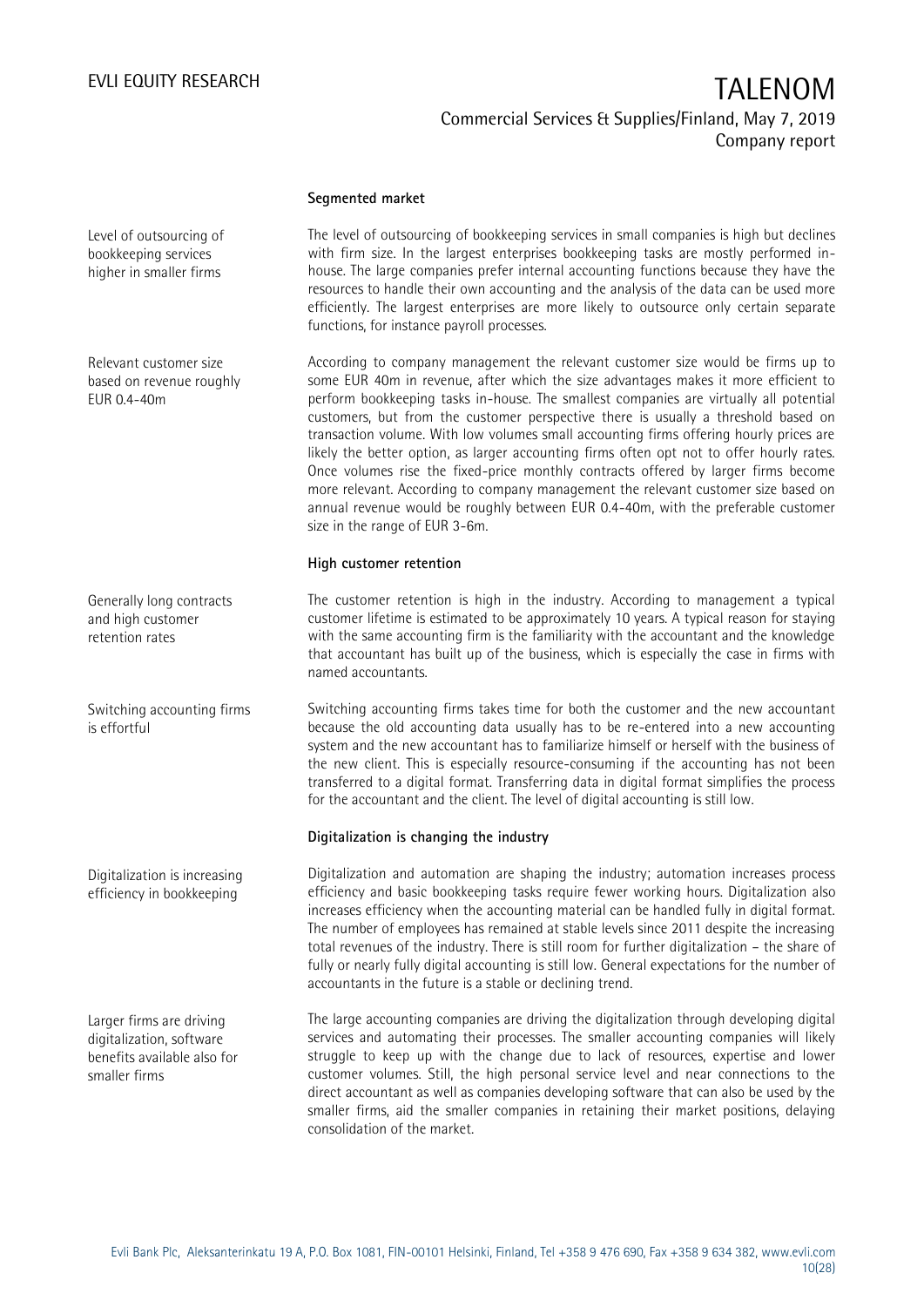### **Competitors and competitive landscape**

Bookkeeping centred companies focusing on SMEs

The bookkeeping market in Finland can be divided into the micro, small and mid-sized customer enterprises, and large customer enterprises. The bookkeeping companies are focused on the market of small and mid-sized companies whereas the larger customer enterprises are served by more diversified sets of service providers due to the different needs.

Main competitors are other large bookkeeping companies

The main competitors of Talenom are the largest bookkeeping companies in Finland, although due to the fragmentation Talenom generally competes more with the smaller bookkeeping companies for new customers. The larger bookkeeping companies have the closest service mix to Talenom and are large enough to benefit from the economies of scale and to keep up with digitalization. The largest companies are driving the market consolidation through acquisitions, software development, and a wider service offering compared to the small bookkeeping companies.

### Figure 6: Competitive landscape of Talenom's market in Finland



Source: Evli research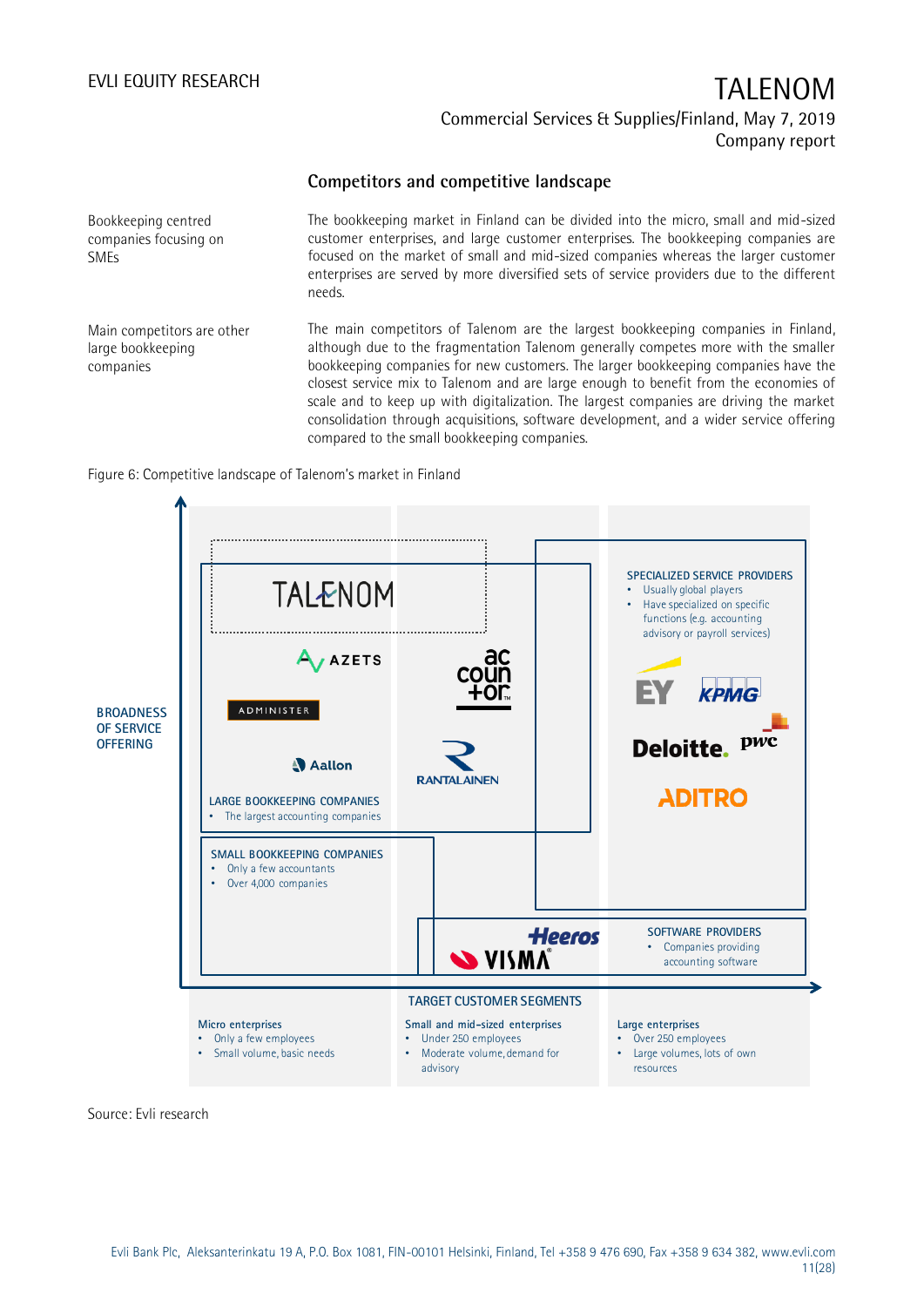#### **Positioning of the small bookkeeping companies**

The majority of bookkeeping companies are very small and therefore do not have the capacity to offer a wide range of services and benefit from economies of scale. The small number of accountants in these companies restricts the capacity and limits the target customer segments mainly to small enterprises. The small bookkeeping companies are also local players without a nationwide office network. The small bookkeeping companies are generally not positioned to grow aggressively because the accountants handle everything from the daily operations to customer representation and the expertise is usually limited specifically to bookkeeping. Majority of competitors' small, local companies

Larger bookkeeping companies generally avoid non-fixed fees

In addition, the small companies can compete with price; very small micro enterprises have so small volumes that the hourly fee structure of the small bookkeepers is more appealing than the more fixed fees of the large bookkeeping companies. These advantages are not enough to stop the consolidation but will probably keep the market fragmented for an extended duration and make it expensive to acquire new customers for the largest bookkeeping companies.

### **Positioning of the largest bookkeeping companies**

The main larger bookkeeping companies in Finland include Accountor, Azets (former subsidiary of Visma), Administer and Rantalainen Yhtiöt. A recent "new" entrant to the larger firms is Aallon Group, formed through the unification of six smaller bookkeeping companies in 2018. The company listed on the First North Finland -exchange in 2019. The largest companies are actively expanding through acquisitions or organic growth and therefore driving the industry consolidation. The large companies utilize digitalization to gain economies of scale and provide new services for their clients.

|                            | TALENOM | ac<br>coūň<br><u>Tội:</u> | ADMINISTER | <b>AZETS</b> | <b>RANTALAINEN</b> | Aallon  |
|----------------------------|---------|---------------------------|------------|--------------|--------------------|---------|
| Revenue (EURm)             | 41.4    | 226.3                     | 20.2       | 46.6         | 41.6               | 15.4    |
| EBITDA-margin              | 23.0 %  | 11.4 %                    | N/A        | N/A          | N/A                | 14.7 %  |
| EBIT-margin                | 11.7 %  | $3.6\%$                   | 3.9%       | 13.8 %       | $7.3\%$            | 11.7 %  |
| Employees                  | 613     | $\sim$ 2,500              | 334        | 536          | 531                | 185     |
| Sales CAGR ('15-'17)       | 12.0 %  | 7.9 %                     | 24.7 %     | $7.2\%$      | $-1.6%$            | $9.3\%$ |
| Own software               | Yes     | Yes                       | Yes        | (Visma)      | No                 | No      |
| Offices outside<br>Finland | Yes     | Yes                       | Yes        | Yes          | Yes                | No      |

Table 2: Talenom's competitor comparison (2017 figures)

Source: Suomen Asiakastieto, Company annual reports, Kauppalehti, Evli research. Figures based on fiscal year 1.1.2017- 31.12.2017, for Rantalainen Yhtiöt fiscal year 1.4.2017-31.3.2018. Azets figures include Azets Insight and Azets Employee for comparability.

The larger firms growing at above market pace on average

The big accounting companies have been actively increasing their market share. Acquisitions still remain a significant source of growth but along with Talenom, Accountor has also grown mainly organically in recent years. Administer has made several acquisitions and the acquisition of Silta is expected to over double revenue in 2018.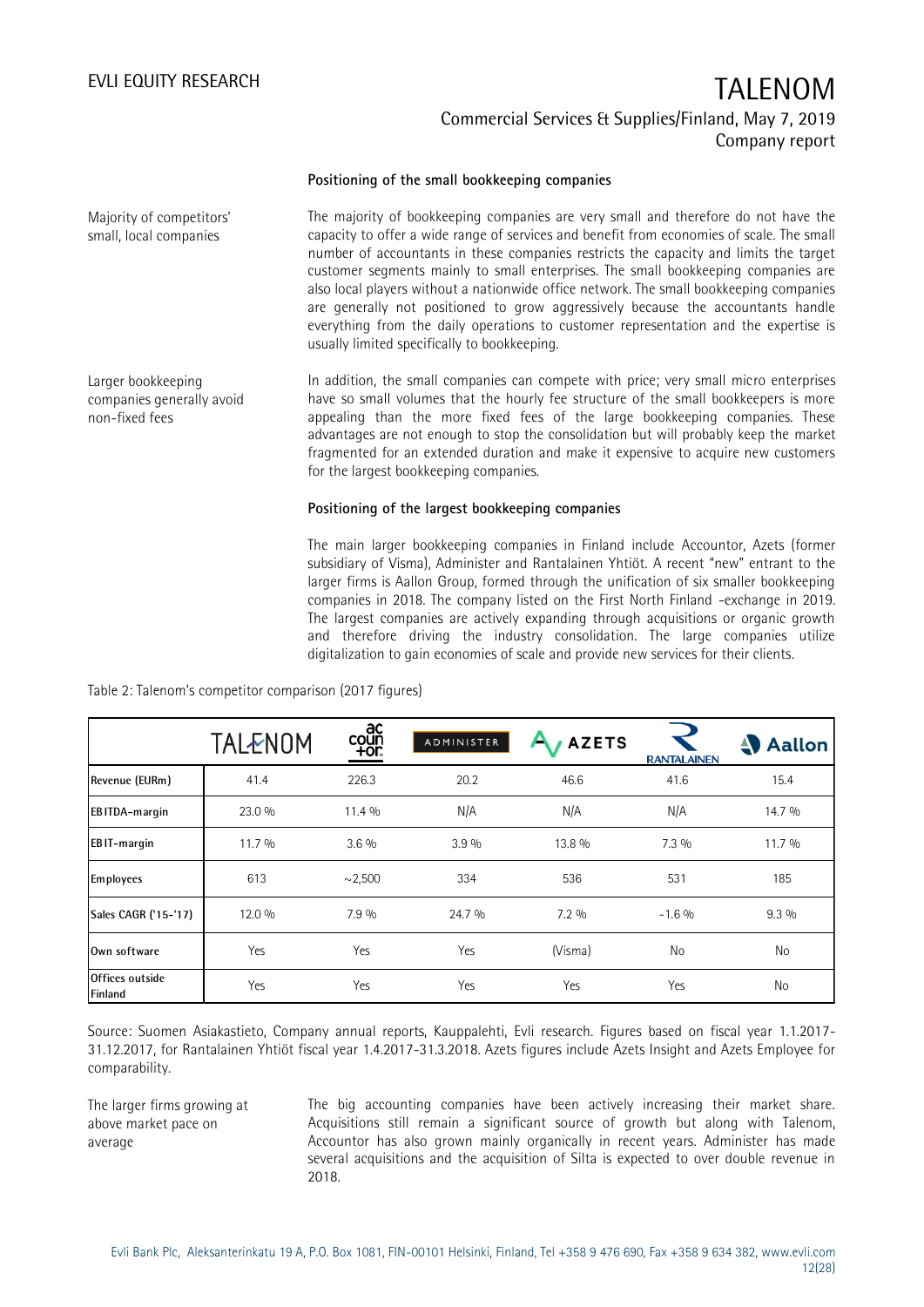Talenom a top performer among peers

Talenom has been able to achieve a healthy balance between growth and profitability, especially when considering the 18% growth and 17.5% EBIT-margin achieved in 2018. Talenom has based on growth and profitability figures been a top performer among peers.

Accountor is the largest bookkeeping company in Finland and together with Administer in our view form the key competition based on the business model. Both Accountor and Administer have focused on developing their own software, while for instance Rantalainen to our understanding has focused on developing software for integrating other service providers accounting software. Azets was formerly part of Visma but was separated to become an own accounting services focused entity. Visma now focuses on developing enterprise software and solutions including accounting software. Aallon group intends to grow aggressively through acquisitions and intends to utilize thirdparty software along with developing its own software. Accountor and Administer more similar to Talenom

### **Different needs limit expansion to large customer enterprises**

The large bookkeeping companies are better positioned to serve larger companies than their smaller counterparts due to their size, but as the customer size grows the need for bookkeeping services declines as a larger part is done in-house. The larger customers' needs differ from the small companies and with a higher need for advisory services, the competitive landscape shifts more towards the large, global service providers.

The large companies usually outsource only specific functions or activities because they have their own accounting personnel. There are focused players, including for instance Aditro, competing for certain functions such as payroll services. The largest bookkeeping companies are not aggressively competing against the specialized service providers in the segment of larger companies but provide similar services to the small and mid-sized customer segment.

### **Positioning of Talenom**

Talenom is striving to differentiate itself from competitors through its service offering and software as well as the mainly organic growth strategy. The complementary business services are not yet financially substantial but can give a competitive edge and aid in customer retention. The competition in the areas of the new services within the bookkeeping companies is fragmented and Talenom is one of the only providers actively working towards combining multiple services under one roof for businesses. Within the complementary services some competition comes from telecom operators with lots of SME clients and a similar kind of distribution strategy in regards of additional services.

### **Growth opportunities**

The fragmented market still provides growth opportunities for the largest bookkeeping companies to continue to grow their market share. Talenom has a good opportunity to grow organically through customers who value the improved service offering and through the occurring digitalization of the industry. Opportunities for expanding operations and implementing Talenom's proven growth strategy abroad also exist and Talenom already took the first step in early 2019 by acquiring Sweden-based Wakers Consulting. Another growth opportunity could be to sell Talenom's software to other clients than their own accounting clients. The alternative has been mentioned by management but is in our view unlikely at least in the near-term. This would also to our understanding require a shift to using solely own software, as external parties are still in some instances used. We see no indication of this at the moment and current efforts seems to be on focusing more on establishing operations in Sweden, expanding the franchising network, and establishing new and ramping up existing complementary services.

Lower need for bookkeeping outsourcing in larger companies

Larger companies mainly outsource specific functions

Talenom striving to compete through service offering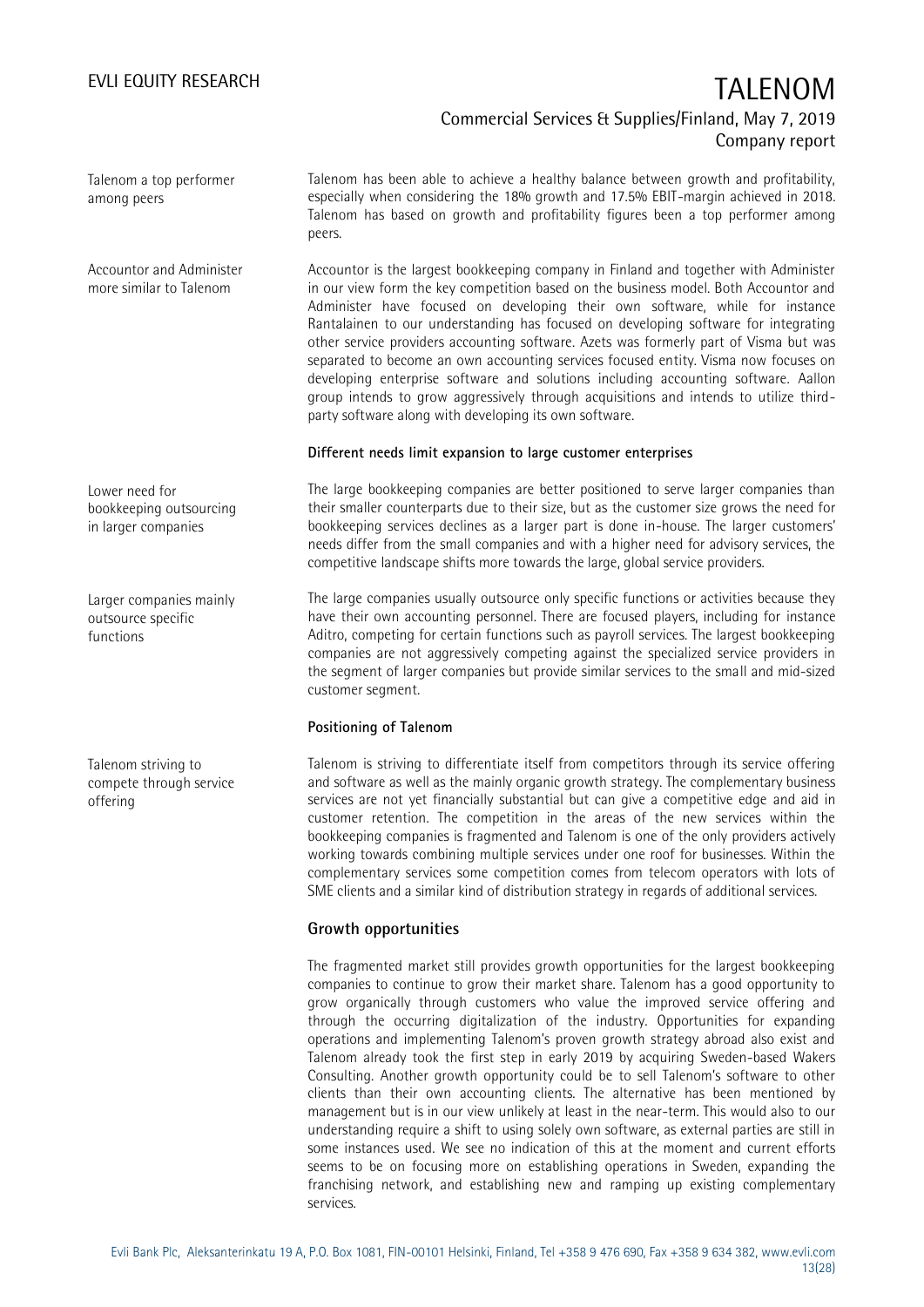## **Financial performance**

Talenom has historically managed to grow steadily, with a CAGR of 15.5% during the time period 2005-2018. Although Talenom's growth historically has relied to a larger extent on acquisition, the continued solid growth in recent years has been attributed mainly to organic growth in accounting services from acquiring new customers. Talenom reports revenue separately as revenue from bookkeeping services and unallocated items and eliminations. The bookkeeping services include some revenue related to the advisory services but the majority of advisory services are booked under the unallocated items. The unallocated items also include the complementary services such as staffing. The total growth of the unallocated items amounted to 62.8%. The growth of the complementary services has not been disclosed but as these services only started to show progress during the latter half of 2017, the revenue growth percentage is expected to have been well into triple-digit figures.

Since its IPO in 2015 Talenom has shown continued healthy revenue growth and margin improvements. The average revenue growth between 2015-2018 amounted to some 13% p.a., with revenue reaching EUR 48.9m in 2018, while the EBIT-margin improved from below five percent to 17.5% in 2018. The improved profitability has been driven mainly by technological advances and operational efficiency relating to the company's bookkeeping line, which have enabled more efficient use of employee time, thus reducing the proportional share of employee expenses. Talenom's revenue in Q1/19 amounted to EUR 14.8m, growing 16.1%  $\sqrt{v}$ , with the EBIT-margin at 23.3%. Wakers Consulting figures will be incorporated during Q2/19.



Figure 7: Talenom's revenue and profitability development

Source: Evli research, Talenom

### **Guidance for FY 2019**

Talenom updated its guidance the 4.4.2019 in conjunction with the acquisition of Wakers Consulting. Talenom expects its net sales growth percentage to increase from 2018 (18.0% in 2018) and the operating profit margin (17.5% in 2018) to increase from 2018.

Good and steady growth; accounting services main revenue source

2018: revenue grew 18% to EUR 48.9m and EBITmargin improved to 17.5%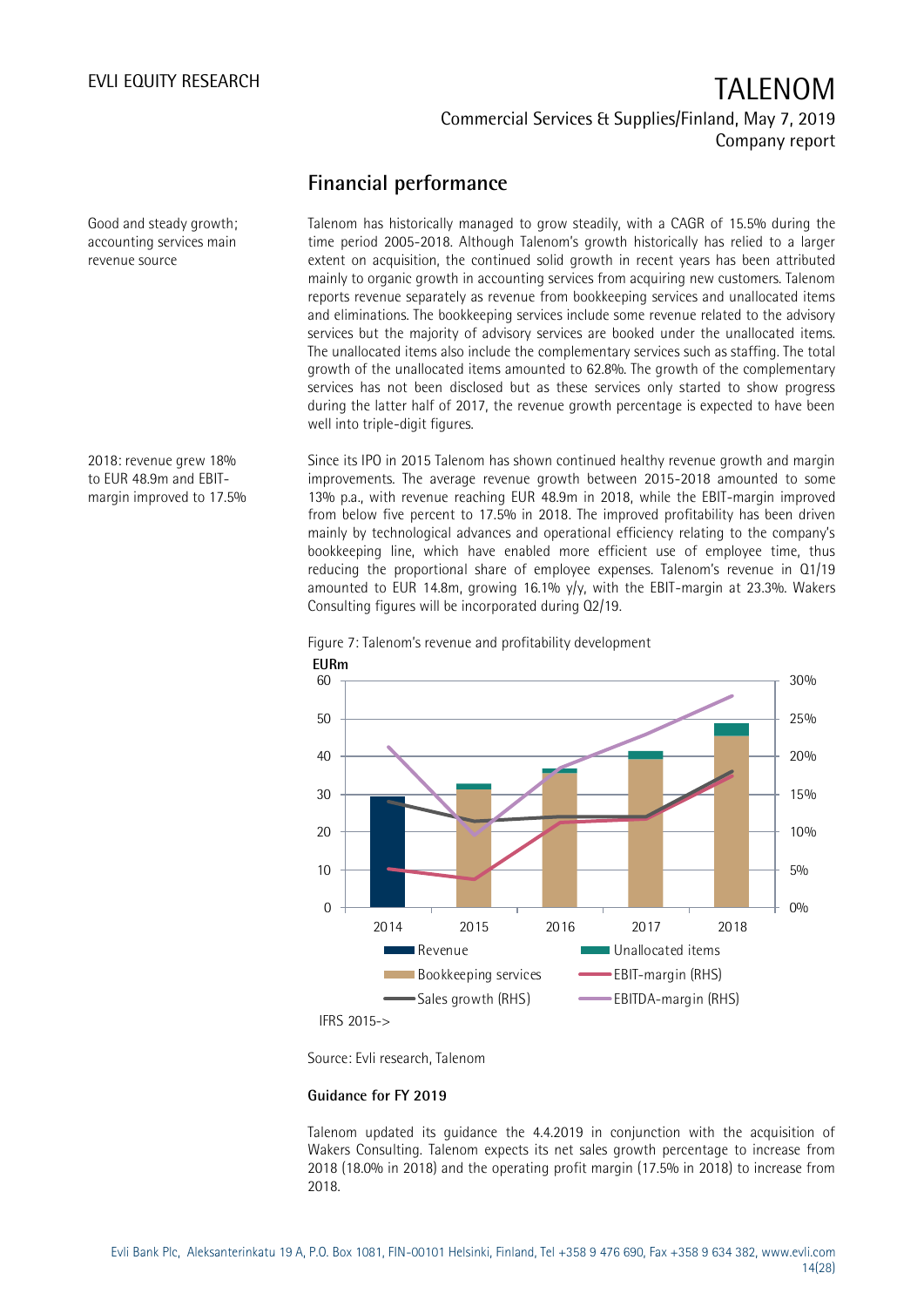### **Balance sheet**

**EURm**

A larger share of the assets on Talenom's balance sheet consist of goodwill from acquisitions made during Talenom's earlier stages, as well as intangible assets relating mainly to capitalized development costs and customer acquisition expenses. Goodwill as per the 31.3.2019 amounted to EUR 18.4m, corresponding to 104% of total shareholders' equity. Of the intangible assets EUR 8.6m relate to capitalized customer acquisition expenses and a larger share of the remainder to capitalized software development costs. The capitalized customer acquisition expenses are expenses of such nature that would not be paid unless a new customer is signed, such as bonuses and integration costs. The expenses are capitalized due to the long duration of the customer contracts and are depreciated over a ten-year duration. Cash and cash equivalent amounted to EUR 5.3m. Large goodwill mainly from acquisitions before 2010

Talenom's long-term financial liabilities in the form of a bank loan amounted to EUR 23.5m. Net interest-bearing liabilities, including IFRS 16 lease liabilities, amounted to EUR 32.0m and net debt to EUR 26.6m. Of the liabilities long-term debt per the 31.3.2019 was EUR 21.5m. Talenom's equity ratio and net gearing ratio amounted to 29.7% and 150% respectively. Equity ratio at 29.7%

Figure 8: Talenom's balance sheet composition as per 31.3.2019



Source: Talenom, Evli research

Large investment needs but profitability supports balance sheet situation

For a mostly labour-intensive company Talenom's has substantial investment needs from the investments into developing software and obtaining new customers. There is a certain strain on the balance sheet due to the high amount of goodwill and intangibles as well as a rather high level of debt. The company's financial situation is supported by the high profitability in recent years, which have continued to enable extensive investments. A need for increasing debt is also unlikely as M&A activity is expected to be limited and the company's valuation would support use of own shares.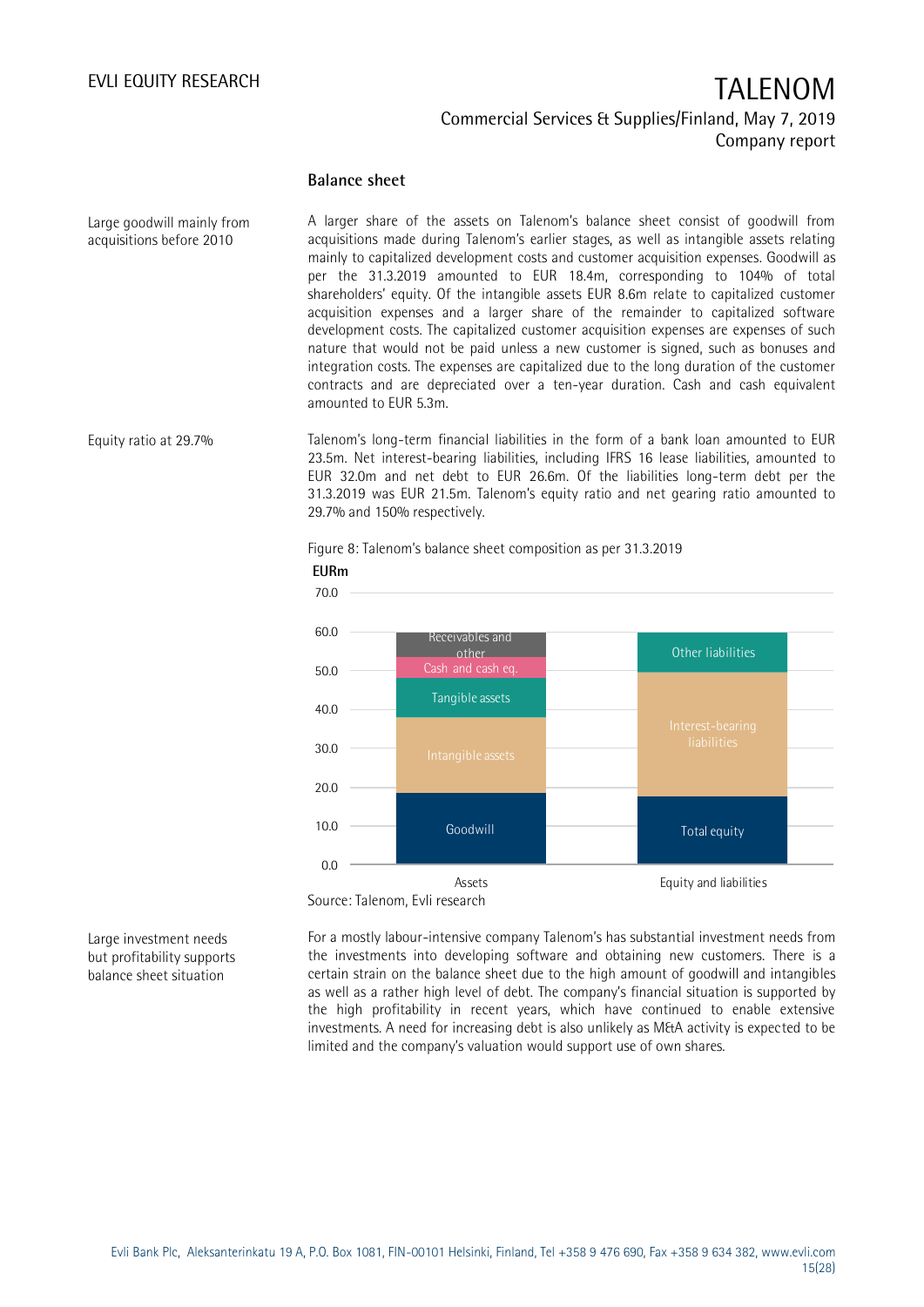### **Investments and cash flow**

Growth initiatives require large investments

Talenom's growth initiatives have required and will continue to require a large amount of investments to support the growth pace. Figure 9 breaks down the main components of these investments as part of the cash flow statement. Due to the large investments the company's free cash flow has been rather low despite high profitability, at EUR 3.3m compared to EBITDA of EUR 13.7m in 2018.

The activated customer acquisition costs include a part that is based on the cost for acquiring a new customer contract and a part related to the integration costs when bringing in a new customer. The activated costs for acquiring a customer include provisions to the sales team that would not have been paid if the contract were not signed. A larger part of the costs relating to the sales work are booked as costs in the income statement. The activated customer acquisition costs increased some 18% compared to 2017. As the costs are only activated if a customer contract is signed and as we expect provisions to be linked to some extent to the revenue that a new customer will generate, these investments give a good indication of how successful Talenom has been in creating future revenue growth.



Figure 9: Components of Talenom's cash flow statement in 2018

Source: Evli research

The larger component of investments has been the activated development costs of the company's software, amounting to EUR 4.0m in 2018. These investments have been high for several years and with new software projects in the pipeline it is unlikely that they will decrease substantially in the near future.

As a result of the rapid growth phase and significant investments Talenom's free cash flow per share amounted to EUR 0.48 compared to earnings per share of EUR 0.93. The dividend per share amounted to EUR 0.55, in effect partly financed by an increase in bank loans. The corresponding dividend yield on the share price for the end of the year 2018 was 2.9%. As we expect Talenom to continue to seek further rapid growth dividend distribution is unlikely to be a priority and with risen valuation multiples we expect the dividend yield to decrease from 2018 levels in the coming years.

Largest investments from developing software

Investments impacting on cash flow and dividends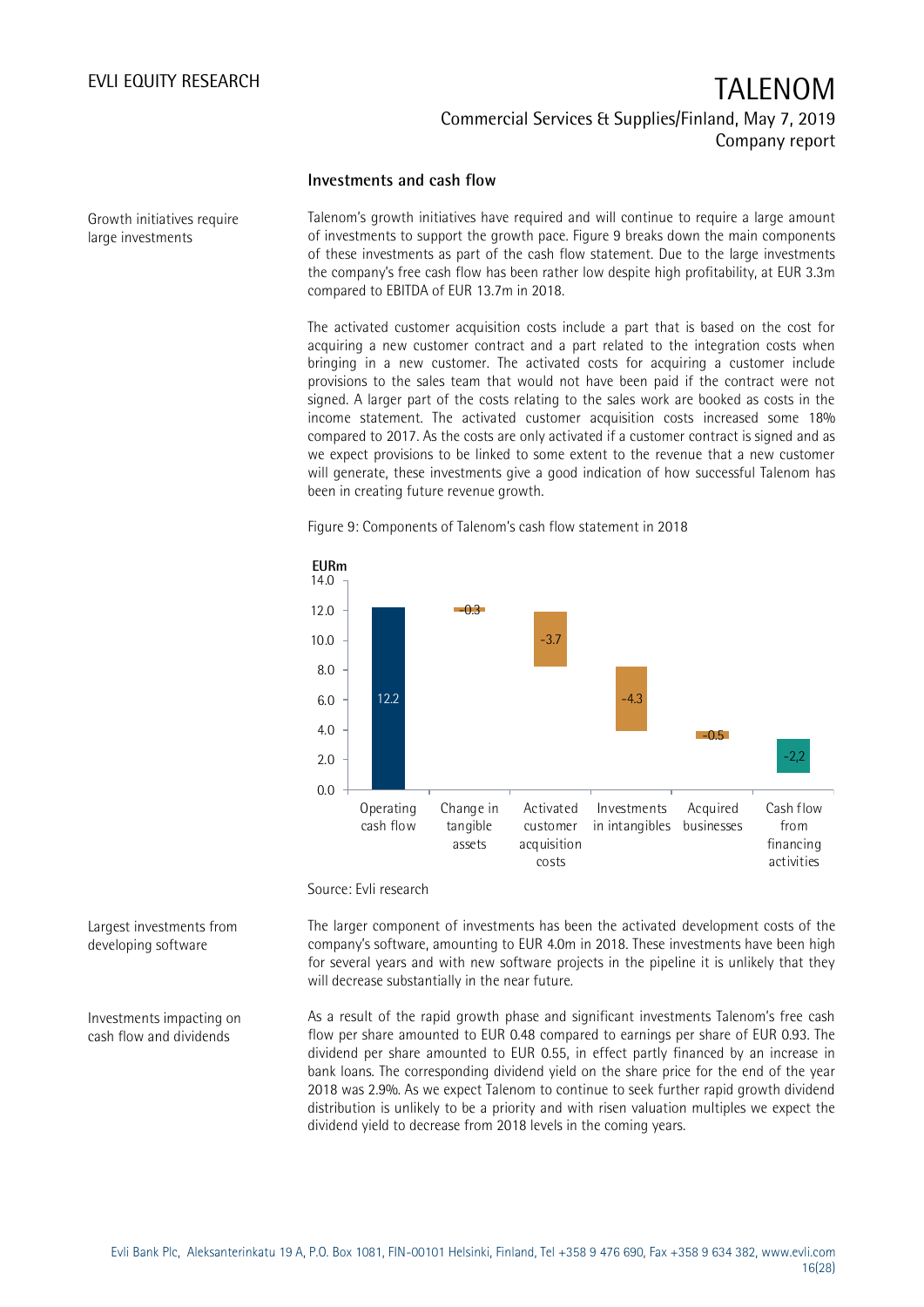

Figure 10: Earnings, dividend, and free cash flow per share

Source: Talenom, Evli research

### **Cost structure**

### Costs mainly personnel related

Talenom's services are labour-intensive, which is reflected in the high personnel costs. Through enhanced operational efficiency and automation Talenom has been able to reduce the time employees spend on certain tasks, which has led to an increase of around 30% in the revenue per employee from 2015 to 2018. The number of employees at the end 2018 amounted to 673. The other cost items amounted to roughly 23% of costs and consist largely of such items that increase with the size of operations. Depreciation and amortization accounted for some 13% of the total expenses. With the adoption of IFRS 16 the cost base is expected to change, as operating expenses are expected to decrease by EUR 1.7m and depreciations increase by EUR 1.6m.

Figure 11: Talenom's cost base



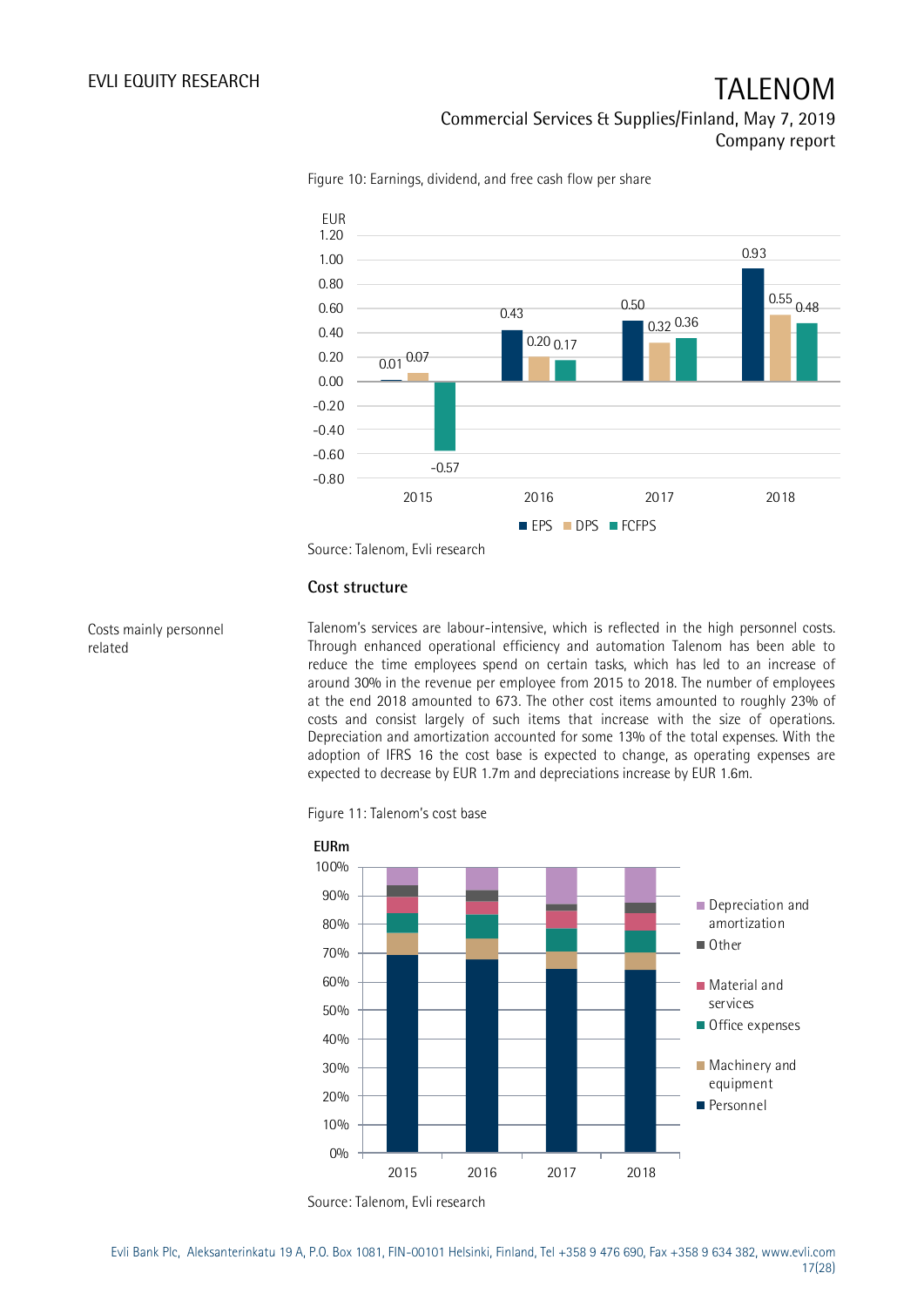### **Estimates**

| Expected sales CAGR of 17<br>% for 2018-2021E     | Talenom has been growing mainly organically through its own sales organization as well<br>as the expanding franchising network. The sales growth has surpassed the majority of<br>larger Finnish competitors, that have grown mainly through acquisitions. The growth<br>outlook in Finland remains favourable due to the fragmentation of the bookkeeping<br>services market along with the minor but steady growth. We expect a sales CAGR of<br>around 17 % during 2018-2021E. We expect sales growth mainly from new bookkeeping<br>customers in Finland. The acquisition of Wakers Consulting will have a smaller inorganic<br>contribution to 2019–2020E sales growth while we remain cautious to major organic<br>near-term growth in Sweden while the operating model is established and ramped-up.<br>We also expect growth in advisory and complementary services, supported by the growth<br>in customers and ramping up of complementary services areas, where we see potential<br>mainly in Talenom's Financing Services and Staffing services. |
|---------------------------------------------------|--------------------------------------------------------------------------------------------------------------------------------------------------------------------------------------------------------------------------------------------------------------------------------------------------------------------------------------------------------------------------------------------------------------------------------------------------------------------------------------------------------------------------------------------------------------------------------------------------------------------------------------------------------------------------------------------------------------------------------------------------------------------------------------------------------------------------------------------------------------------------------------------------------------------------------------------------------------------------------------------------------------------------------------------------------------|
| We expect slight continued<br>margin improvements | Talenom has been able to improve margins through investments into its bookkeeping<br>production line, which has resulted in some of the highest margins among competitors.<br>Talenom is continuing to improve processes and invest in software development and<br>further developments during H2/2019 are expected to further increase margins through<br>enhanced efficiency. The actions to be taken will support increased margins also in 2020,<br>as the effects will then impact on the full year. We do not expect any major<br>improvements in margins post 2020, as visibility into any further bookkeeping<br>production line development remains limited and a larger share of processes have<br>already been optimized.                                                                                                                                                                                                                                                                                                                         |

### Table 3: Estimates summary

| <b>Talenom</b>       | 2017  | $Q1/18$ $Q2/18$ |       | Q3/18 | Q4/18 | 2018  | Q1/19 | Q2/'19E | Q3/'19E | Q4/'19E |       | 2019E 2020E | 2021E |
|----------------------|-------|-----------------|-------|-------|-------|-------|-------|---------|---------|---------|-------|-------------|-------|
| Net sales            | 41.4  | 12.7            | 12.5  | 11.1  | 12.4  | 48.9  | 14.8  | 14.4    | 13.8    | 16.1    | 59.1  | 68.5        | 77.4  |
| sales growth %       | 11.9% | 18.1%           | 17.9% | 19.8% | 16.3% | 18.0% | 16.1% | 14.8%   | 23.8%   | 29.3%   | 20.9% | 16.0%       | 13.0% |
|                      |       |                 |       |       |       |       |       |         |         |         |       |             |       |
| <b>EBITDA</b>        | 9.5   |                 |       |       |       | 13.7  |       |         |         |         | 18.8  | 22.2        | 25.1  |
| <i>EBITDA margin</i> | 23.0% |                 |       |       |       | 28.0% |       |         |         |         | 31.9% | 32.4%       | 32.3% |
|                      |       |                 |       |       |       |       |       |         |         |         |       |             |       |
| <b>EBIT</b>          | 4.8   | 2.6             | 2.6   | 1.9   | 1.5   | 8.5   | 3.4   | 3.2     | 2.4     | 2.5     | 11.5  | 14.2        | 16.3  |
| <b>EBIT</b> margin   | 11.7% | 20.7%           | 20.6% | 16.6% | 11.8% | 17.5% | 23.3% | 22.2%   | 17.4%   | 15.5%   | 19.5% | 20.7%       | 21.0% |

Source: Talenom, Evli research estimates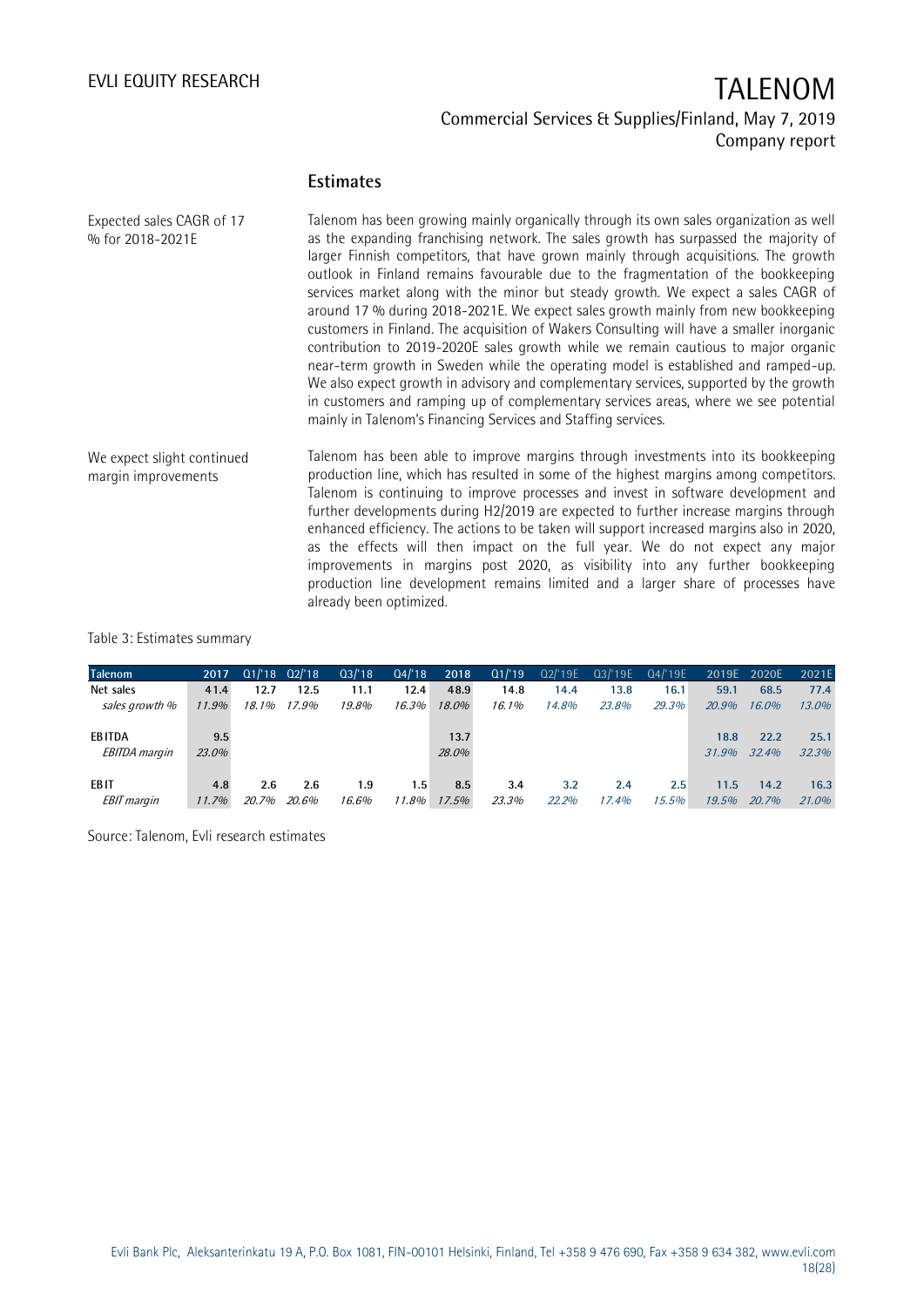### **Valuation**

BUY with a target price of EUR 35.0

We retain our BUY rating and target price of EUR 35.0. Our target price values Talenom at 27.5x 2019E P/E, slightly above our business support services peer group, which we consider warranted due to the highly recurring nature of revenue and stability of the bookkeeping services market. The high valuation is further supported by earnings growth through both sales growth and margin improvements (Evli 2019E sales growth +20.9% and EBIT margin +2 %p)

Identifying a peer group for Talenom is challenging due to the lack of comparable public accounting firms. Generally speaking within accounting, auditing and similar business support service firms the investment needs have been very low, as the main resource is the personnel and the need to raise new capital is limited. There are also certain regulatory issues that hinder firms from going public and in the common partnershipbased models the desire to go public is lower. We have constructed our peer group based on business support service firms with a focus on firms where the nature of the business would imply less project-based revenue.

In comparison to our peer group Talenom trades at a slight discount on P/E and EV/EBITDA figures. According to our assessment, Talenom's share of recurring revenue is among the highest of the selected peers, which along with the underlying stable bookkeeping services market would afford a higher valuation. Valuation is also supported by, as for most of the peers, earnings growth through both margin improvement and sales growth.

Table 4: Peer group

|                                    | <b>MCAP</b> |         | EV/EBITDA |        |       | EV/EBIT |        |       | P/E    |        |
|------------------------------------|-------------|---------|-----------|--------|-------|---------|--------|-------|--------|--------|
| <b>TALENOM PEER GROUP</b>          | <b>MEUR</b> | 19'     | 20        | 21     | 19    | 20      | 21     | 19    | 20     | 21     |
| Asiakastieto Group                 | 636         | 16.0x   | 14.2x     | 12.9x  | 23.9x | 20.1x   | 17.5x  | 26.6x | 22.7x  | 19.9x  |
| <b>CBIZ</b>                        | 979         | 10.6x   | 9.8x      |        |       |         |        | 16.8x | 15.2x  |        |
| Fortnox                            | 668         | 39.7x   | 30.7x     | 24.6x  | 46.7x | 34.8x   | 27.4x  | 60.5x | 45.4x  | 35.9x  |
| Paychex                            | 27140       | 18.5x   | 17.1x     |        | 21.3x | 19.5x   | 18.8x  | 28.3x | 26.0x  | 24.0x  |
| <b>Zalaris</b>                     | 52          | 8.9x    | 7.6x      | 7.2x   | 16.7x | 12.9x   | 11.6x  | 22.0x | 12.5x  | 10.2x  |
| Peer Group Average                 | 5895        | 18.7x   | 15.9x     | 14.9x  | 27.1x | 21.8x   | 18.8x  | 30.8x | 24.4x  | 22.5x  |
| Peer Group Median                  | 668         | 16.0x   | 14.2x     | 12.9x  | 22.6x | 19.8x   | 18.1x  | 26.6x | 22.7x  | 21.9x  |
| Talenom (Evli est.)                | 220         | 13.0x   | 11.0x     | 9.7x   | 21.3x | 17.3x   | 15.0x  | 25.1x | 20.2x  | 17.6x  |
| Talenom prem./disc. to peer median |             | $-1.9%$ | $-23%$    | $-25%$ | $-6%$ | $-1.3%$ | $-17%$ | $-6%$ | $-11%$ | $-20%$ |

Source Bloomberg, Evli Research

| Source Bloomberg, Evli Research    |              |     |           |          |            |          |         |            |         |
|------------------------------------|--------------|-----|-----------|----------|------------|----------|---------|------------|---------|
|                                    | <b>Sales</b> |     | Sales gr. |          | $EBIT-9/6$ |          |         | Div. yield |         |
| <b>TALENOM PEER GROUP</b>          | 18'          | 19  | 20        | 19       | 20         | 21       | 19      | 20         | 21      |
| Asiakastieto Group                 | 98           | 41% | 10%       | 23.4 %   | 25.2 %     | 27.1 %   | $3.6\%$ | 3.9%       | $4.2\%$ |
| ICB IZ                             | 781          | 10% | 5%        |          |            |          |         |            |         |
| Fortnox                            | 37           | 29% | 23%       | $30.3\%$ | 33.0 %     | 35.0 %   | $0.4\%$ | $0.6\%$    | $0.7\%$ |
| Paychex                            | 3067         | 18% | 5%        | $35.2\%$ | 36.7 %     | 36.7%    | $2.7\%$ | $2.8\%$    | $2.9\%$ |
| <b>Zalaris</b>                     | 78           | 7%  | 7%        | $5.8\%$  | $7.0\%$    | $7.3\%$  | $3.2\%$ | $5.0\%$    |         |
| Peer Group Average                 | 812          | 21% | 10%       | 23.7 %   | 25.5 %     | 26.5 %   | $2.5\%$ | $3.1\%$    | $2.6\%$ |
| Peer Group Median                  | 98           | 18% | 7%        | 26.8 %   | 29.1 %     | $31.1\%$ | $2.9\%$ | $3.3\%$    | $2.9\%$ |
| Talenom (Evli est.)                | 49           | 21% | 16%       | 19.5%    | 20.7 %     | 21.0%    | 2.3 %   | 3.0%       | 3.4%    |
| Talenom prem./disc. to peer median |              |     |           |          |            |          |         |            |         |

Talenom prem./disc. to peer median

Source Bloomberg, Evli Research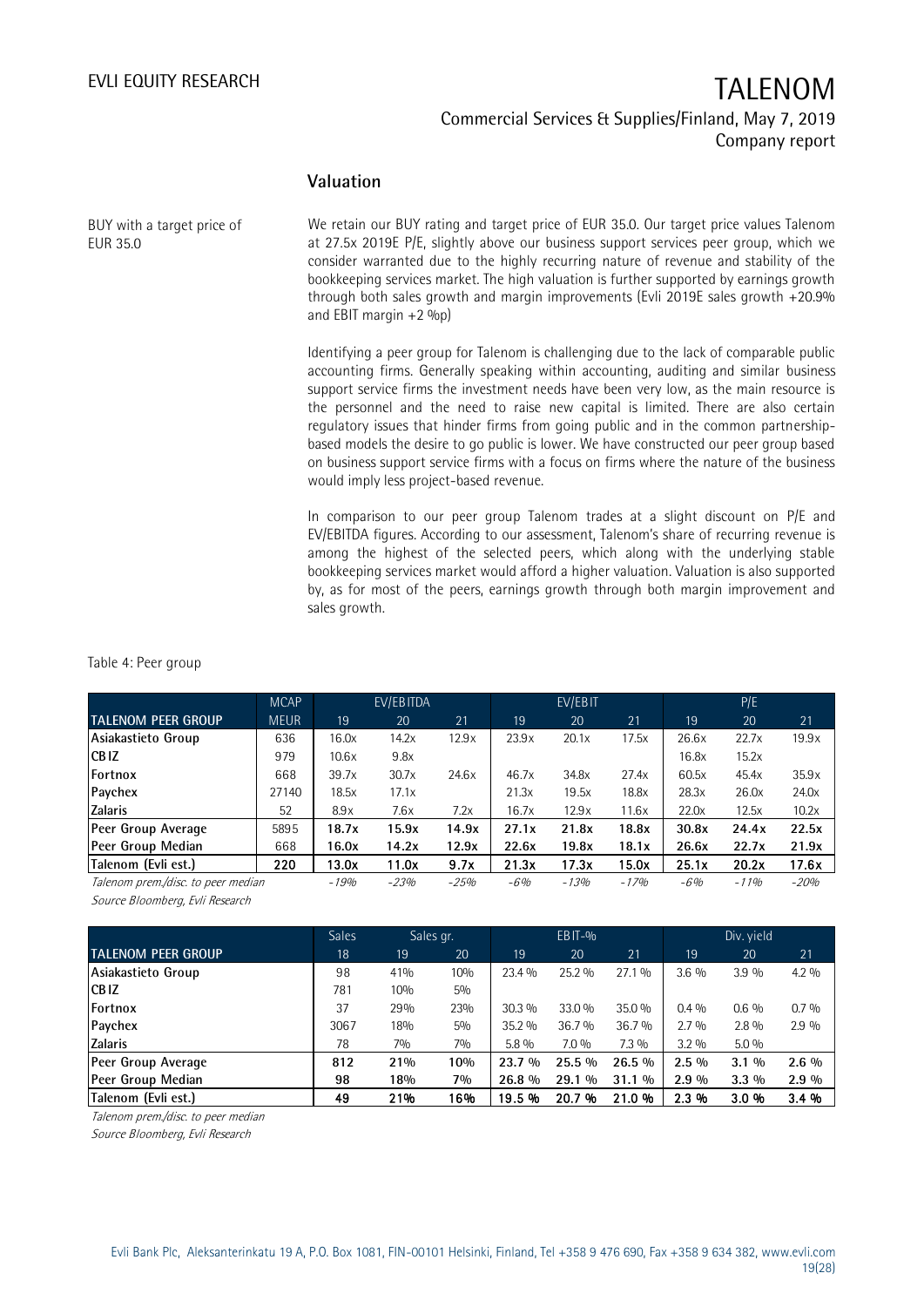| VALUATION RESULTS        | <b>BASE CASE DETAILS</b>    | VALUATION ASSUMPTIONS  | ASSUMPTIONS FOR WACC           |      |
|--------------------------|-----------------------------|------------------------|--------------------------------|------|
| Current share price      | 31.00 PV of Free Cash Flow  | 68 Long-term growth, % | 2.3 Risk-free interest rate, % | 2.25 |
| DCF share value          | 27.73 PV of Horizon value   | 152 WACC, %            | 7.4 Market risk premium, %     | 5.8  |
| Share price potential, % | -10.5 Unconsolidated equity | 0 Spread, %            | 0.5 Debt risk premium, %       | 3.3  |
| Maximum value            | 31.5 Marketable securities  | 6 Minimum WACC, %      | 6.9 Equity beta coefficient    | 0.80 |
| Minimum value            | 24.6 Debt - dividend        | -35 Maximum WACC, %    | 7.9 Target debt ratio, %       | 25   |
| Horizon value, %         | 69.1 Value of stock         | 191 Nr of shares, Mn   | 6.9 Effective tax rate, %      | 20   |

| DCF valuation, EURm       | 2018     | 2019E        | 2020E    | 2021E    | 2022E    | 2023E    | 2024E    | 2025E          | 2026E    | 2027E    | 2028E    | Horizon |
|---------------------------|----------|--------------|----------|----------|----------|----------|----------|----------------|----------|----------|----------|---------|
| Net sales                 | 49       | 59           | 69       | 77       | 85       | 91       | 97       | 101            | 107      | 112      | 114      | 117     |
| Sales growth, %           | 18.0     | 20.9         | 16.0     | 13.0     | 10.0     | 7.0      | 6.0      | 5.0            | 5.0      | 5.0      | 2.3      | 2.3     |
| Operating income (EBIT)   | 9        | 12           | 14       | 16       | 18       | 17       | 18       | 18             | 19       | 20       | 21       | 21      |
| EBIT margin, %            | 17.5     | 19.5         | 20.7     | 21.0     | 21.0     | 19.0     | 19.0     | 18.0           | 18.0     | 18.0     | 18.0     | 18.0    |
| + Depreciation+amort.     | 5        | 7            | 8        | 9        | 9        | 10       | 11       | 12             | 12       | 13       | 13       |         |
| - Income taxes            | $-1$     | $-2$         | $-3$     | $-3$     | $-4$     | $-3$     | $-4$     | $-4$           | $-4$     | $-4$     | $-4$     |         |
| - Change in NWC           | $-1$     | $-1$         | $-1$     | $-1$     | $-1$     | $-1$     | $-1$     | $-1$           | $-1$     | -1       | $\Omega$ |         |
| NWC / Sales, %            | $-4.6$   | $-1.9$       | $-0.1$   | 1.2      | 2.1      | 2.7      | 3.2      | 3.6            | 3.9      | 4.3      | 4.4      |         |
| + Change in other liabs   | $\Omega$ | 0            | $\Omega$ | $\Omega$ | $\Omega$ | $\Omega$ | $\Omega$ | $\Omega$       | $\Omega$ | $\Omega$ | $\Omega$ |         |
| - Capital Expenditure     | $-18$    | $-12$        | $-12$    | $-13$    | $-13$    | $-13$    | $-13$    | $-14$          | $-14$    | $-15$    | $-15$    | $-15$   |
| Investments / Sales, %    | 36.2     | 20.5         | 17.7     | 16.3     | 14.9     | 14.1     | 13.8     | 13.5           | 13.5     | 13.5     | 12.7     | 12.7    |
| - Other items             | $\Omega$ | $\mathbf{0}$ | $\Omega$ | 0        | $\Omega$ | $\Omega$ | 0        | $\Omega$       | $\Omega$ | $\Omega$ | 0        |         |
| = Unlevered Free CF (FCF) | $-6$     | 3            | 6        | 8        | 10       | 11       | 12       | 12             | 13       | 13       | 15       | 302     |
| = Discounted FCF (DFCF)   |          | 3            | 6        | 7        | 8        | 8        | 8        | $\overline{7}$ |          |          | 8        | 152     |
|                           |          |              |          |          |          |          |          |                |          |          |          |         |
| $=$ DFCF min WACC         |          | 3            | 6        | 7        | 8        | 8        | 8        | 8              | 8        | 7        | 8        | 176     |
| $=$ DFCF max WACC         |          | 3            | 5        |          | 8        |          | 8        | 7              |          |          |          | 132     |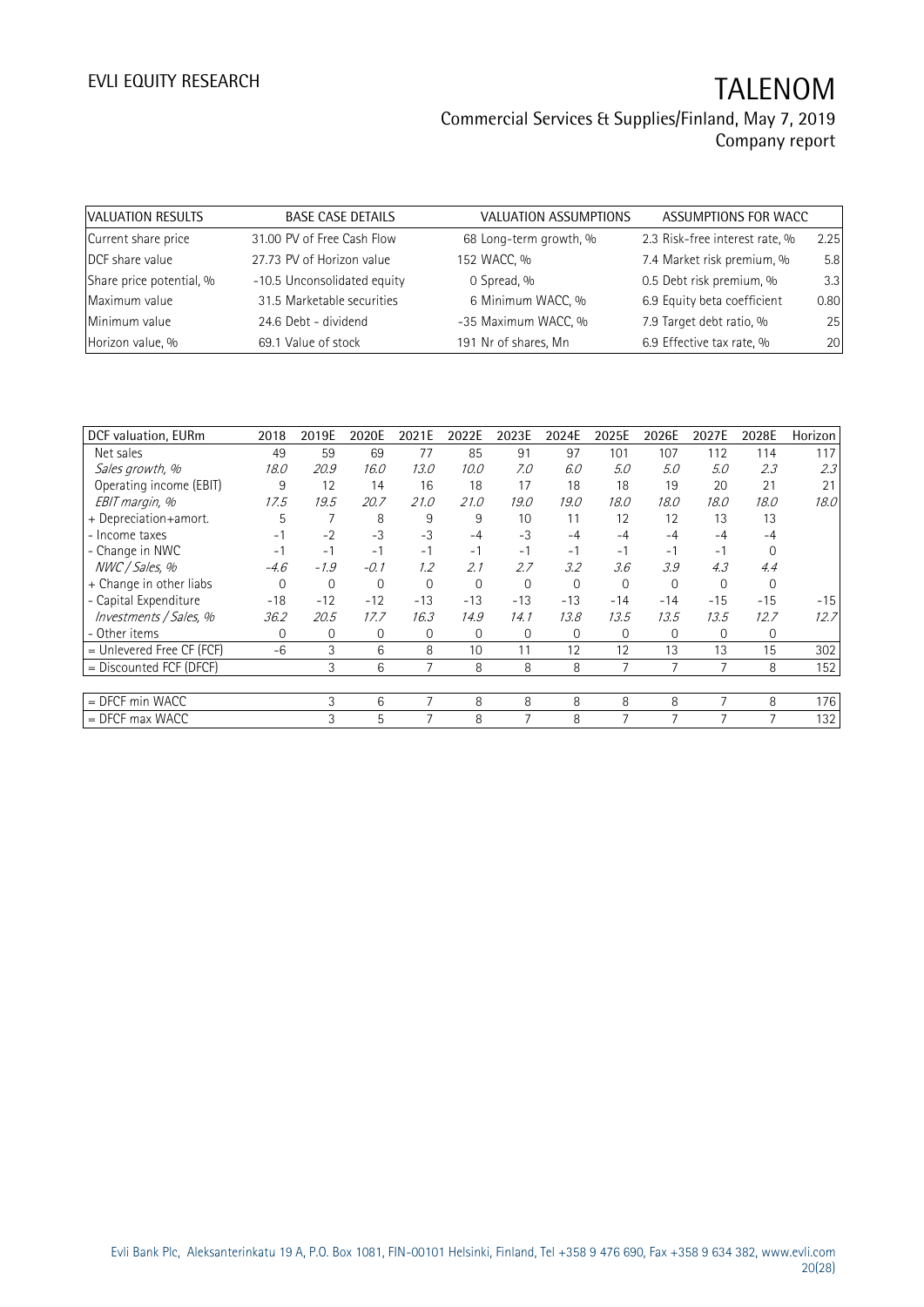| <b>INTERIM FIGURES</b>               |                |                |                |              |      |          |                |                |                |       |       |       |
|--------------------------------------|----------------|----------------|----------------|--------------|------|----------|----------------|----------------|----------------|-------|-------|-------|
| EVLI ESTIMATES, EURm                 | 201801         | 201802         | 201803         | 201804       | 2018 | 201901   | 2019Q2E        | 2019Q3E        | 2019Q4E        | 2019E | 2020E | 2021E |
| Net sales                            | 13             | 13             | 11             | 12           | 49   | 15       | 14             | 14             | 16             | 59    | 69    | 77    |
| EBITDA                               | $\overline{4}$ | 4              | 3              | 3            | 14   | 5        | 5              | $\overline{4}$ | 5              | 19    | 22    | 25    |
| EBITDA margin (%)                    | 29.3           | 30.8           | 27.4           | 24.4         | 28.0 | 34.8     | 34.0           | 29.7           | 29.2           | 31.9  | 32.4  | 32.3  |
| <b>EBIT</b>                          | 3              | 3              | $\overline{2}$ | $\mathbf{1}$ | 9    | 3        | 3              | $\overline{2}$ | 3              | 12    | 14    | 16    |
| EBIT margin (%)                      | 20.7           | 20.6           | 16.6           | 11.8         | 17.5 | 23.3     | 22.2           | 17.4           | 15.5           | 19.5  | 20.7  | 21.0  |
| Net financial items                  | 0              | $\mathbf 0$    | $\Omega$       | $\Omega$     | $-1$ | $\Omega$ | 0              | 0              | $\Omega$       | $-1$  | $-1$  | $-1$  |
| Pre-tax profit                       | 2              | $\overline{2}$ | $\overline{2}$ |              | 8    | 3        | 3              | $\overline{2}$ | $\overline{2}$ | 11    | 14    | 16    |
| Tax                                  | $\mathbf 0$    | $-1$           | $\overline{0}$ | $\mathbf{0}$ | $-2$ | $-1$     | $-1$           | $\mathbf 0$    | $\circ$        | $-2$  | $-3$  | $-3$  |
| Tax rate (%)                         | 19.9           | 20.6           | 19.3           | 20.8         | 20.1 | 20.0     | 20.0           | 20.0           | 20.0           | 20.0  | 20.0  | 20.0  |
| Net profit                           | $\overline{2}$ | $\overline{2}$ | 1              | $\mathbf{1}$ | 6    | 3        | $\overline{2}$ | $\overline{2}$ | $\overline{2}$ | 9     | 11    | 13    |
| EPS                                  | 0.29           | 0.29           | 0.21           | 0.15         | 0.93 | 0.38     | 0.36           | 0.26           | 0.27           | 1.27  | 1.58  | 1.82  |
| EPS adjusted (diluted no. of shares) | 0.29           | 0.29           | 0.21           | 0.15         | 0.93 | 0.38     | 0.36           | 0.26           | 0.27           | 1.27  | 1.58  | 1.82  |
| Dividend per share                   | 0.00           | 0.00           | 0.00           | 0.00         | 0.55 | 0.00     | 0.00           | 0.00           | 0.00           | 0.75  | 0.95  | 1.09  |
| SALES, EURm                          |                |                |                |              |      |          |                |                |                |       |       |       |
| Talenom                              | 13             | 13             | 11             | 12           | 49   | 15       | 14             | 14             | 16             | 59    | 69    | 77    |
| Total                                | 13             | 13             | 11             | 12           | 49   | 15       | 14             | 14             | 16             | 59    | 69    | 77    |
| SALES GROWTH, Y/Y %                  |                |                |                |              |      |          |                |                |                |       |       |       |
| Talenom                              | 18.1           | 17.9           | 19.8           | 16.3         | 18.0 | 16.1     | 14.8           | 23.8           | 29.3           | 20.9  | 16.0  | 13.0  |
| <b>Total</b>                         | 18.1           | 17.9           | 19.8           | 16.3         | 18.0 | 16.1     | 14.8           | 23.8           | 29.3           | 20.9  | 16.0  | 13.0  |
| EBIT, EURm                           |                |                |                |              |      |          |                |                |                |       |       |       |
| Talenom                              | 3              | 3              | $\overline{2}$ | 1            | 9    | 3        | 3              | $\overline{2}$ | 3              | 12    | 14    | 16    |
| Total                                | 3              | 3              | $\overline{2}$ | 1            | 9    | 3        | 3              | $\overline{2}$ | 3              | 12    | 14    | 16    |
| EBIT margin, %                       |                |                |                |              |      |          |                |                |                |       |       |       |
| Talenom                              | 20.7           | 20.6           | 16.6           | 11.8         | 17.5 | 23.3     | 22.2           | 17.4           | 15.5           | 19.5  | 20.7  | 21.0  |
| Total                                | 20.7           | 20.6           | 16.6           | 11.8         | 17.5 | 23.3     | 22.2           | 17.4           | 15.5           | 19.5  | 20.7  | 21.0  |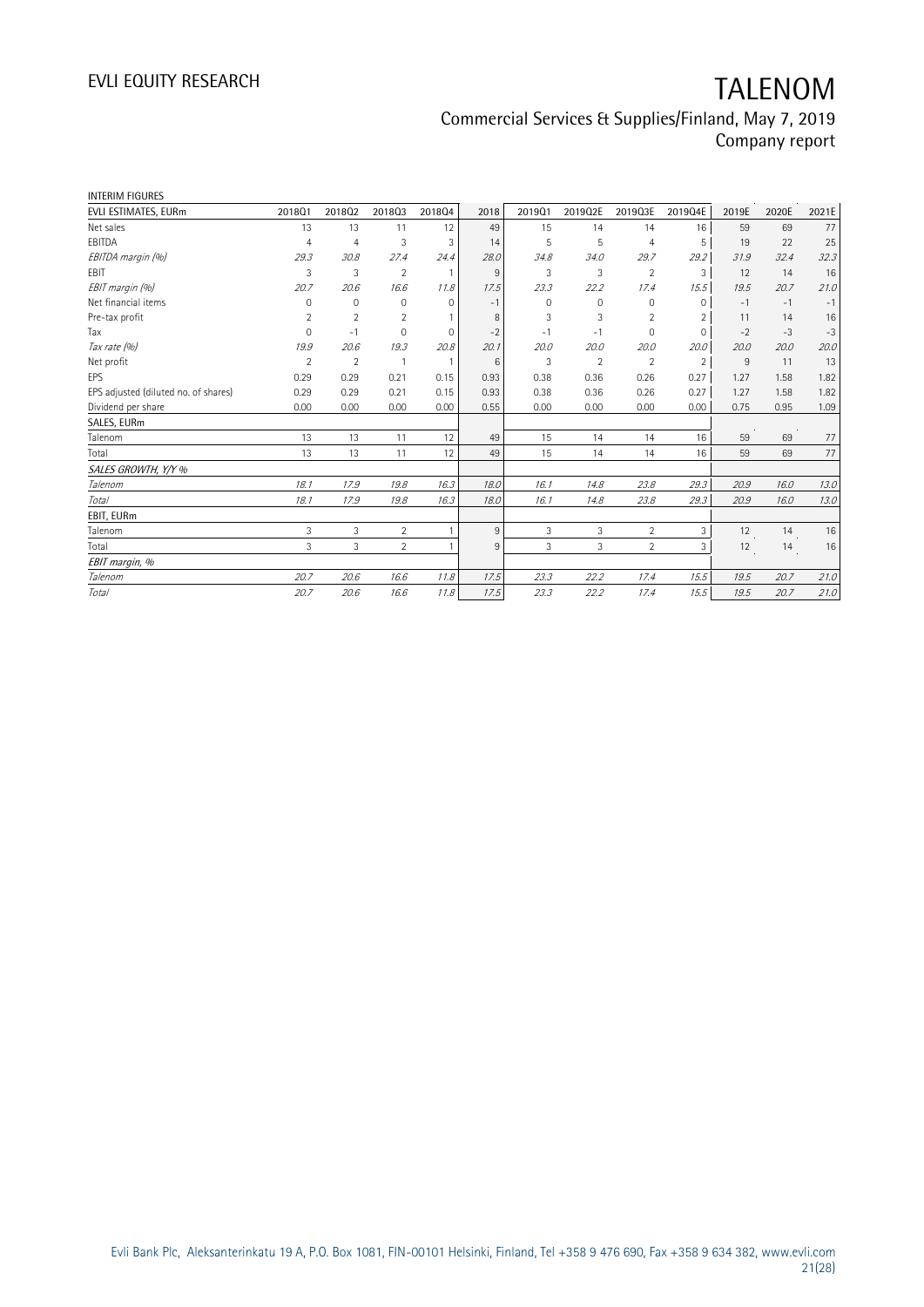| <b>INCOME STATEMENT, EURm</b>            | 2014                | 2015           | 2016                    | 2017                | 2018           | 2019E               | 2020E            | 2021E               |
|------------------------------------------|---------------------|----------------|-------------------------|---------------------|----------------|---------------------|------------------|---------------------|
| Sales                                    | 30                  | 33             | 37                      | 41                  | 49             | 59                  | 69               | 77                  |
| Sales growth (%)                         | 14.0                | 11.6           | 12.0                    | 12.1                | 18.0           | 20.9                | 16.0             | 13.0                |
| Costs                                    | $-23$               | $-30$          | $-30$                   | $-32$               | $-35$          | $-40$               | $-46$            | $-52$               |
| Reported EBITDA                          | $\,6$               | 3              | $\overline{7}$          | 10                  | 14             | 19                  | 22               | 25                  |
| Extraordinary items in EBITDA            | $\mathbf 0$         | $\mathbf 0$    | $\mathbf 0$             | $\mathbf 0$         | $\mathbf 0$    | $\mathbf 0$         | $\mathbf 0$      | $\mathbf 0$         |
| EBITDA margin (%)                        | 21.3                | 9.6            | 18.5                    | 23.0                | 28.0           | 31.9                | 32.4             | 32.3                |
| Depreciation                             | $-3$                | $-2$           | $-3$                    | $-5$                | $-5$           | $-7$                | -8               | $-9$                |
| EBITA                                    | 3                   | $\mathbf{1}$   | 4                       | 5                   | 9              | 12                  | 14               | 16                  |
| Goodwill amortization / writedown        | $-2$                | $\mathbf 0$    | $\mathbf 0$             | 0                   | $\mathbf 0$    | $\mathsf{O}\xspace$ | $\mathbb O$      | $\mathbf 0$         |
| Reported EBIT                            | $\overline{2}$      | $\overline{1}$ | 4                       | 5                   | 9              | 12                  | 14               | 16                  |
| EBIT margin (%)                          | 5.2                 | 3.7            | 11.3                    | 11.7                | 17.5           | 19.5                | 20.7             | 21.0                |
| Net financials                           | $-1$                | $-1$           | $-1$                    | $-1$                | $-1$           | $-1$                | $-1$             | $-1$                |
| Pre-tax profit                           | $\mathbf 0$         | $\mathbf 0$    | 4                       | $\overline{4}$      | 8              | 11                  | 14               | 16                  |
| Extraordinary items                      | 0                   | $\mathbf 0$    | $\mathbf 0$             | $\mathbf 0$         | $\mathbf 0$    | $\mathsf{O}\xspace$ | $\mathbb O$      | $\mathbf 0$         |
| Taxes                                    | $\mathsf{O}\xspace$ | $\mathbf 0$    | $-1$                    | $-1$                | $-2$           | $-2$                | $-3$             | $-3$                |
| Minority shares                          | $\mathsf{O}\xspace$ | $\mathbf 0$    | $\mathbf 0$             | $\mathbf 0$         | $\mathbf 0$    | $\mathbb O$         | $\mathbf 0$      | $\mathbf 0$         |
| Net profit                               | 0                   | $\mathbf 0$    | 3                       | 3                   | 6              | 9                   | 11               | 13                  |
| <b>BALANCE SHEET, EURm</b>               |                     |                |                         |                     |                |                     |                  |                     |
| Assets                                   |                     |                |                         |                     |                |                     |                  |                     |
| Fixed assets                             | 10                  | 11             | 14                      | 17                  | 30             | 34                  | 38               | 42                  |
| % of sales                               | 33                  | 34             | 38                      | 41                  | 60             | 58                  | 56               | 54                  |
| Goodwill                                 | 19                  | 18             | 18                      | 18                  | 18             | 19                  | 19               | 19                  |
| % of sales                               | 63                  | 56             | 50                      | 44                  | 38             | 32                  | 27               | 24                  |
| Inventory                                | $\mathsf{O}\xspace$ | $\mathbf 0$    | $\mathbf 0$             | $\mathbf 0$         | $\mathbf 0$    | $\mathsf{O}\xspace$ | $\mathbf 0$      | $\mathbf 0$         |
| % of sales                               | 0                   | 0              | 0                       | 0                   | 0              | 0                   | 0                | 0                   |
| Receivables                              | 4                   | $\overline{4}$ | 5                       | 5                   | 5              | $\overline{7}$      | 8                | $9\,$               |
| % of sales                               | 15                  | 13             | 13                      | 13                  | 11             | 11                  | 11               | 11                  |
| Liquid funds                             | $\overline{2}$      | 5              | 4                       | 5                   | 6              | $\overline{7}$      | 8                | 9                   |
| % of sales                               | 5                   | 16             | 12                      | 12                  | 12             | 12                  | 12               | 12                  |
| Total assets<br>Liabilities              | 34                  | 40             | 42                      | 46                  | 59             | 67                  | 73               | 79                  |
| Equity                                   | $\mathbf{1}$        | 9              | 12                      | 14                  | 19             | 25                  | 31               | 37                  |
| % of sales                               | $\mathfrak z$       | 28             | 32                      | 34                  | 38             | 42                  | 45               | 47                  |
| Deferred taxes                           | $\overline{0}$      | $\mathbf 0$    | $\mathsf{O}\xspace$     | 1                   | $\mathbf{1}$   | $\mathbf{1}$        | 1                | $\mathbf{1}$        |
| % of sales                               | 0                   | 0              | $\mathcal I$            | $\mathcal I$        | $\overline{2}$ | $\mathfrak z$       | $\mathcal{I}$    | $\mathcal I$        |
| Interest bearing debt                    | 26                  | 24             | 23                      | 23                  | 32             | 33                  | 33               | 33                  |
| % of sales                               | 86                  | 71             | 61                      | 54                  | 65             | 55                  | $48\,$           | 43                  |
| Non-interest bearing current liabilities | $\mathbf{1}$        | $\mathbf 0$    | $\mathsf{O}\xspace$     | $\mathbf 0$         | $\mathbf 0$    | $\mathbf 0$         | 0                | $\mathbf 0$         |
| % of sales                               | 5                   | 0              | 0                       | 0                   | 0              | 0                   | 0                | 0                   |
| Other interest free debt                 | 7                   | $\overline{7}$ | 8                       | 9                   | 8              | 8                   | 8                | 8                   |
| % of sales                               | 23                  | 21             | 21                      | 21                  | 17             | 14                  | 12               | 10                  |
| Total liabilities                        | 34                  | 40             | 42                      | 46                  | 59             | 67                  | 73               | 79                  |
| CASH FLOW, EURm                          |                     |                |                         |                     |                |                     |                  |                     |
| + EBITDA                                 | 6                   | $\mathfrak{Z}$ | $\overline{7}$          | 10                  | 14             | 19                  | 22               | 25                  |
| - Net financial items                    | $-1$                | $-1$           | $\mathord{\text{--}} 1$ | $^{\rm -1}$         | $-1$           | $-1$                | $^{\rm -1}$      | $-1$                |
| - Taxes                                  | $\mathsf{O}\xspace$ | $-1$           | $\mathsf{O}\xspace$     | $\mathbf 0$         | $-1$           | $-2$                | $-3$             | $-3$                |
| - Increase in Net Working Capital        | 0                   | $\mathbf 0$    | 0                       | $\mathbf{1}$        | $-1$           | $-1$                | $-1$             | $-1$                |
| $+/-$ Other                              | $\overline{2}$      | $\mathbf{1}$   | $\mathbf{1}$            | $\mathbf{1}$        | $\overline{1}$ | $\mathbb O$         | $\mathbf 0$      | $\mathbf 0$         |
| = Cash flow from operations              | $\overline{7}$      | $\sqrt{3}$     | $\overline{7}$          | 10                  | 12             | 15                  | 18               | 20                  |
| - Capex                                  | $-7$                | -3             | $-6$                    | $-7$                | $-18$          | $-12$               | $-12$            | $-13$               |
| - Acquisitions                           | $\mathsf{O}\xspace$ | $\mathbf 0$    | $\mathbf 0$             | $\mathsf{O}\xspace$ | $\mathbb O$    | $\mathbb O$         | $\mathbf 0$      | $\mathbf 0$         |
| + Divestments                            | $\mathsf{O}\xspace$ | $\mathbf 0$    | $\mathbf 0$             | $\mathsf{O}\xspace$ | $\mathbf 0$    | $\mathbb O$         | $\mathbf 0$      | $\mathbf 0$         |
| = Net cash flow                          | $-2$                | $-1$           | $\mathbf 0$             | 1                   | $-7$           | 3                   | 6                | 8                   |
| +/- Change in interest-bearing debt      | $\overline{2}$      | $-2$           | $-1$                    | $\mathsf{O}\xspace$ | $\,9$          | $\mathbf{1}$        | $\mathbf{1}$     | $\mathsf{O}\xspace$ |
| +/- New issues/buybacks                  | 0                   | 9              | $\mathbf 0$             | $\mathbf 0$         | $\overline{1}$ | $\mathbf{1}$        | $\mathbf 0$      | $\mathbf 0$         |
| - Paid dividend                          | $\mathsf{O}\xspace$ | $\mathbf 0$    | $\mathbf 0$             | $-1$                | $-2$           | $-4$                | $-5$             | $-7$                |
| +/- Change in loan receivables           | 0                   | $-1$           | $\mathbf 0$             | $\mathbf 0$         | $\mathbb O$    | $\mathsf{O}\xspace$ | $\boldsymbol{0}$ | $\mathsf{O}\xspace$ |
| Change in cash                           | $\mathbf{1}$        | $\mathsf S$    | $-2$                    | $\mathsf{O}\xspace$ | $\mathbf{1}$   | $\mathbf{1}$        | $\mathbf{1}$     | $\mathbf{1}$        |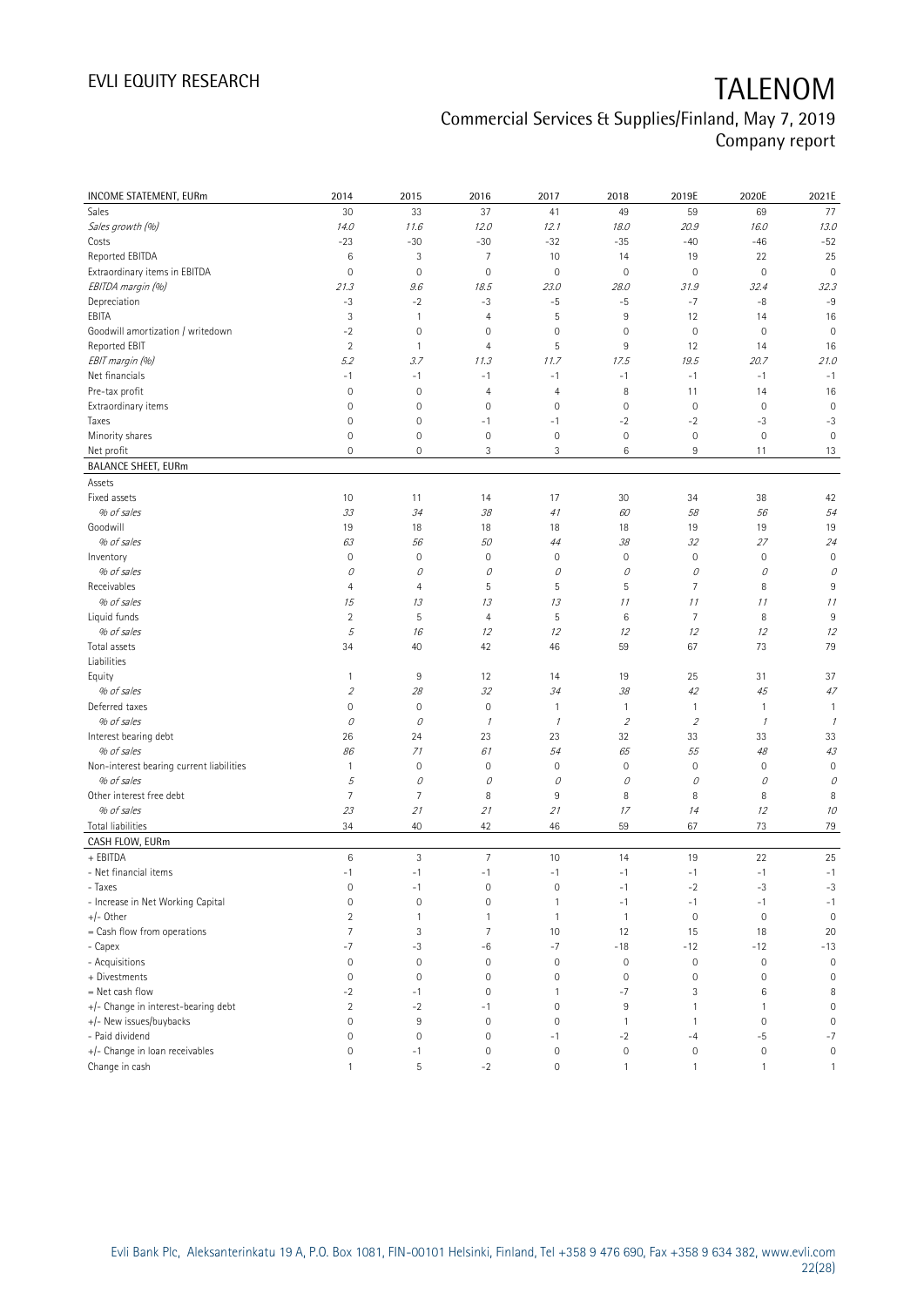| <b>KEY FIGURES</b>                  | 2015         | 2016           | 2017           | 2018   | 2019E  | 2020E  | 2021E   |
|-------------------------------------|--------------|----------------|----------------|--------|--------|--------|---------|
| М-сар                               | 32           | 49             | 87             | 131    | 213    | 213    | 213     |
| Net debt                            | 18           | 18             | 18             | 26     | 25     | 25     | 24      |
| Enterprise value                    | 50           | 67             | 105            | 157    | 238    | 238    | 237     |
| Sales                               | 33           | 37             | 41             | 49     | 59     | 69     | 77      |
| EBITDA                              | 3            | $\overline{7}$ | 10             | 14     | 19     | 22     | 25      |
| EBIT                                | $\mathbf{1}$ | $\overline{4}$ | 5              | 9      | 12     | 14     | 16      |
| Pre-tax                             | $\mathbf 0$  | $\overline{4}$ | $\overline{4}$ | 8      | 11     | 14     | 16      |
| Earnings                            | $\mathbf 0$  | $\mathbf{3}$   | 3              | 6      | $\,9$  | 11     | 13      |
| Book value                          | 9            | 12             | 14             | 19     | 25     | 31     | 37      |
| Valuation multiples                 |              |                |                |        |        |        |         |
| EV/sales                            | 1.5          | 1.8            | 2.5            | 3.2    | 4.0    | 3.5    | 3.1     |
| EV/EBITDA                           | 15.8         | 9.9            | 11.0           | 11.5   | 12.7   | 10.7   | 9.5     |
| EV/EBITA                            | 41.1         | 16.1           | 21.6           | 18.4   | 20.7   | 16.8   | 14.6    |
| EV/EBIT                             | 41.1         | 16.1           | 21.6           | 18.4   | 20.7   | 16.8   | 14.6    |
| EV/operating cash flow              | 17.7         | 9.8            | 10.7           | 12.9   | 15.5   | 13.0   | 11.4    |
| EV/cash earnings                    | 41.1         | 10.8           | 12.2           | 13.1   | 14.9   | 12.6   | 11.1    |
| P/E                                 | 400.0        | 16.9           | 23.4           | 20.6   | 24.3   | 19.6   | 17.0    |
| P/E excl. goodwill                  | 400.0        | 16.9           | 23.4           | 20.6   | 24.3   | 19.6   | 17.0    |
| P/B                                 | 3.4          | 4.2            | 6.2            | 7.0    | 8.5    | 6.9    | 5.8     |
| P/sales                             | 1.0          | 1.3            | 2.1            | 2.7    | 3.6    | 3.1    | 2.8     |
| P/CF                                | 11.3         | 7.2            | 8.9            | 10.8   | 13.8   | 11.6   | 10.2    |
| Target EV/EBIT                      | 0.0          | 0.0            | 0.0            | 0.0    | 23.0   | 18.7   | 16.2    |
| Target P/E                          | O.O          | 0.0            | 0.0            | 0.0    | 27.5   | 22.1   | 19.2    |
| Target P/B                          | $0.0$        | 0.0            | 0.0            | 0.0    | 9.6    | 7.8    | $6.6\,$ |
| Per share measures                  |              |                |                |        |        |        |         |
| Number of shares                    | 6,084        | 6,807          | 6,812          | 6,872  | 6,872  | 6,872  | 6,872   |
| Number of shares (diluted)          | 6,084        | 6,807          | 6,812          | 6,872  | 6,872  | 6,872  | 6,872   |
| EPS                                 | 0.01         | 0.43           | 0.50           | 0.93   | 1.27   | 1.58   | 1.82    |
| EPS excl. goodwill                  | 0.01         | 0.43           | 0.55           | 0.93   | 1.27   | 1.58   | 1.82    |
| Cash EPS                            | 0.20         | 0.91           | 1.27           | 1.74   | 2.34   | 2.75   | 3.10    |
| Operating cash flow per share       | 0.46         | 1.00           | 1.44           | 1.77   | 2.24   | 2.67   | 3.03    |
| Capital employed per share          | 4.52         | 4.39           | 4.63           | 6.47   | 7.34   | 8.09   | 8.80    |
| Book value per share                | 1.54         | 1.72           | 2.05           | 2.72   | 3.64   | 4.47   | 5.34    |
| Book value excl. goodwill           | $-1.49$      | $-0.99$        | $-0.66$        | 0.04   | 0.92   | 1.75   | 2.62    |
| Dividend per share                  | 0.07         | 0.20           | 0.32           | 0.55   | 0.75   | 0.95   | 1.09    |
| Dividend payout ratio, %            | 532.3        | 46.9           | 63.9           | 59.4   | 58.9   | 60.0   | 60.0    |
| Dividend yield, %                   | 1.3          | 2.8            | 2.5            | 2.9    | 2.4    | 3.1    | $3.5\,$ |
| Efficiency measures                 |              |                |                |        |        |        |         |
| <b>ROE</b>                          | 1.6          | 27.5           | 26.6           | 39.0   | 40.1   | 39.0   | 37.1    |
| <b>ROCE</b>                         | 4.1          | 12.5           | 13.7           | 19.7   | 21.4   | 23.4   | 24.3    |
| Financial ratios                    |              |                |                |        |        |        |         |
| Capex/sales, %                      | 9.4          | 15.5           | 17.9           | 36.2   | 20.5   | 17.7   | 16.3    |
| Capex/depreciation excl. goodwill,% | 163.2        | 217.0          | 159.1          | 345.1  | 162.0  | 151.0  | 144.0   |
| Net debt/EBITDA, book-weighted      | 5.7          | 2.7            | 1.9            | 1.9    | 1.3    | 1.1    | 0.9     |
| Debt/equity, market-weighted        | 0.7          | 0.5            | 0.3            | 0.2    | 0.2    | 0.2    | 0.2     |
| Equity ratio, book-weighted         | 23.5         | 27.7           | 30.4           | 31.5   | 37.5   | 42.1   | 46.6    |
| Gearing                             | 1.93         | 1.55           | 1.26           | 1.38   | 1.02   | 0.81   | 0.65    |
| Number of employees, average        | 588          | 542            | 613            | 673    | 805    | 925    | 1,035   |
| Sales per employee, EUR             | 56,116       | 68,186         | 67,571         | 72,617 | 73,350 | 74,091 | 74,839  |
| EBIT per employee, EUR              | 2,075        | 7,707          | 7,896          | 12,697 | 14,329 | 15,337 | 15,716  |
|                                     |              |                |                |        |        |        |         |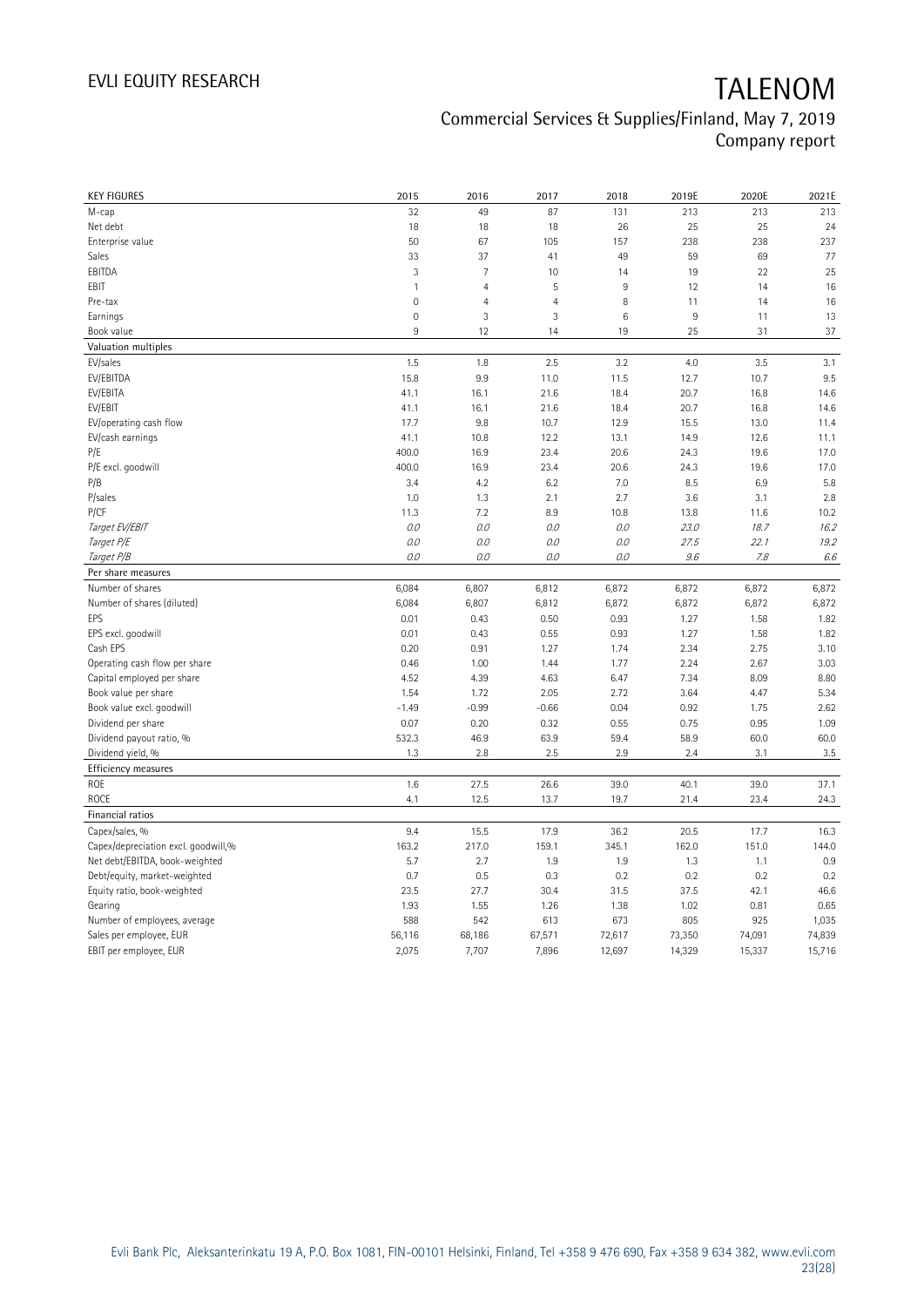COMPANY DESCRIPTION: Talenom Oyj operates as an accounting company. The Company offers accounting, bookkeeping, taxation, and legal services, as well as invoicing, financial performance monitoring and management software, and payroll services.

#### INVESTMENT CASE:

| <b>OWNERSHIP STRUCTURE</b>                      | <b>SHARES</b> | <b>EURm</b> | 0/0   |
|-------------------------------------------------|---------------|-------------|-------|
| Tahkola Harri                                   | 1,564,315     | 48.494      | 22.8% |
| Ilmarinen Mutual Pension Insurance Company      | 1,061,560     | 32.908      | 15.4% |
| Tahkola Markus                                  | 939,304       | 29.118      | 13.7% |
| Evli Finnish Small Cap fund                     | 400,000       | 12.400      | 5.8%  |
| Skandinaviska Enskilda Banken (nominee reg.)    | 279,747       | 8.672       | 4.1%  |
| Danske Invest Finnish Institutional Equity fund | 231,252       | 7.169       | 3.4%  |
| Nordea Bank (nominee reg.)                      | 179,702       | 5.571       | 2.6%  |
| EQ Nordic Small Cap fund                        | 149,712       | 4.641       | 2.2%  |
| Siuruainen Mikko                                | 130,086       | 4.033       | 1.9%  |
| Danske Invest Finnish Small Cap fund            | 120,000       | 3.720       | 1.7%  |
| Ten largest                                     | 5,055,678     | 156.726     | 74%   |
| Residual                                        | 1,816,185     | 56.302      | 26%   |
| Total                                           | 6,871,863     | 213.028     | 100%  |

| <b>EARNINGS CALENDAR</b> |                                     |
|--------------------------|-------------------------------------|
| July 29, 2019            | Q2 report                           |
| October 21, 2019         | Q3 report                           |
|                          |                                     |
|                          |                                     |
| OTHER EVENTS             |                                     |
|                          |                                     |
|                          |                                     |
| COMPANY MISCELLANEOUS    |                                     |
| CEO: Jussi Paaso         | Töölönlahdenkatu 3B, 00100 Helsinki |
| CFO: Antti Aho           | Tel:                                |

IR: Miikka Hätälä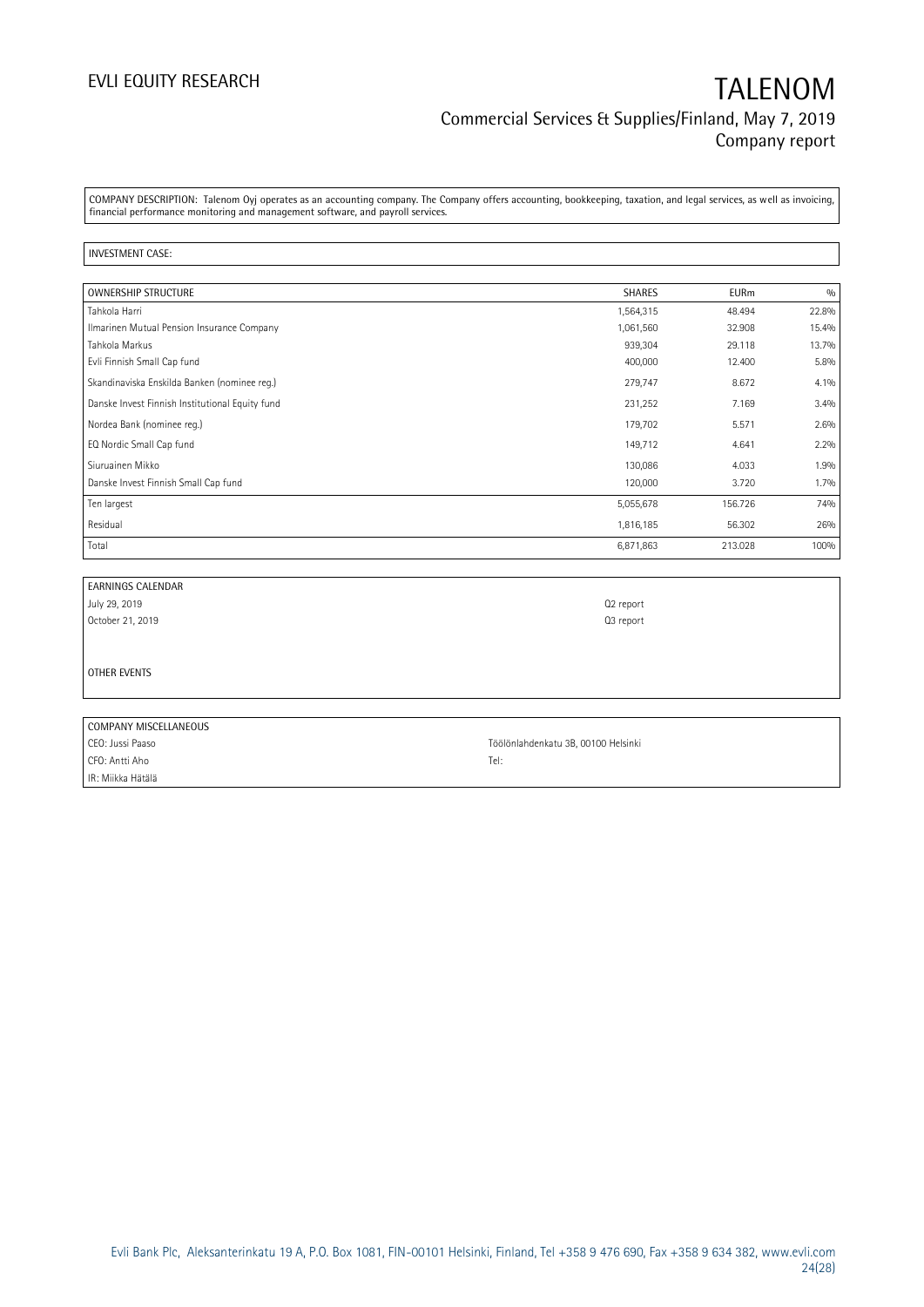DEFINITIONS

| P/E                                                                                  | EPS                                                                  |  |  |  |  |
|--------------------------------------------------------------------------------------|----------------------------------------------------------------------|--|--|--|--|
| Price per share                                                                      | Profit before extraordinary items and taxes                          |  |  |  |  |
| Earnings per share                                                                   | $-$ income taxes $+$ minority interest                               |  |  |  |  |
|                                                                                      | Number of shares                                                     |  |  |  |  |
|                                                                                      |                                                                      |  |  |  |  |
| P/Sales                                                                              | <b>DPS</b>                                                           |  |  |  |  |
| Market cap                                                                           | Dividend for the financial period per share                          |  |  |  |  |
| Sales                                                                                |                                                                      |  |  |  |  |
|                                                                                      |                                                                      |  |  |  |  |
| P/BV                                                                                 | <b>CEPS</b>                                                          |  |  |  |  |
| Price per share                                                                      | Gross cash flow from operations                                      |  |  |  |  |
| Shareholders' equity $+$ taxed provisions per share                                  | Number of shares                                                     |  |  |  |  |
|                                                                                      |                                                                      |  |  |  |  |
| P/CF                                                                                 | EV/Share                                                             |  |  |  |  |
| Price per share                                                                      | Enterprise value                                                     |  |  |  |  |
| Operating cash flow per share                                                        | Number of shares                                                     |  |  |  |  |
|                                                                                      |                                                                      |  |  |  |  |
| EV (Enterprise value)<br>Market cap + net $debt$ + minority interest at market value | Sales/Share                                                          |  |  |  |  |
|                                                                                      | Sales                                                                |  |  |  |  |
| - share of associated companies at market value                                      | Number of shares                                                     |  |  |  |  |
| Net debt                                                                             | EBITDA/Share                                                         |  |  |  |  |
| Interest bearing debt - financial assets                                             | Earnings before interest, tax, depreciation and amortisation         |  |  |  |  |
|                                                                                      | Number of shares                                                     |  |  |  |  |
|                                                                                      |                                                                      |  |  |  |  |
| EV/Sales                                                                             | EBIT/Share                                                           |  |  |  |  |
| Enterprise value                                                                     | Operating profit                                                     |  |  |  |  |
| Sales                                                                                | Number of shares                                                     |  |  |  |  |
|                                                                                      |                                                                      |  |  |  |  |
| EV/EBITDA                                                                            | EAFI/Share                                                           |  |  |  |  |
| Enterprise value                                                                     | Pretax profit                                                        |  |  |  |  |
| Earnings before interest, tax, depreciation and amortisation                         | Number of shares                                                     |  |  |  |  |
|                                                                                      |                                                                      |  |  |  |  |
| EV/EBIT                                                                              | Capital employed/Share                                               |  |  |  |  |
| Enterprise value                                                                     | Total assets - non interest bearing debt                             |  |  |  |  |
| Operating profit                                                                     | Number of shares                                                     |  |  |  |  |
|                                                                                      |                                                                      |  |  |  |  |
| Div yield, %                                                                         | Total assets                                                         |  |  |  |  |
| Dividend per share                                                                   | Balance sheet total                                                  |  |  |  |  |
| Price per share                                                                      |                                                                      |  |  |  |  |
|                                                                                      |                                                                      |  |  |  |  |
| Payout ratio, %                                                                      | Interest coverage (x)                                                |  |  |  |  |
| <b>Total dividends</b>                                                               | Operating profit                                                     |  |  |  |  |
| Earnings before extraordinary items and taxes - income taxes + minority interest     | Financial items                                                      |  |  |  |  |
| Net cash/Share                                                                       | Asset turnover (x)                                                   |  |  |  |  |
| Financial assets - interest bearing debt                                             | Turnover                                                             |  |  |  |  |
|                                                                                      |                                                                      |  |  |  |  |
| Number of shares                                                                     | Balance sheet total (average)                                        |  |  |  |  |
| ROA, %                                                                               | Debt/Equity, %                                                       |  |  |  |  |
| Operating profit + financial income + extraordinary items                            | Interest bearing debt                                                |  |  |  |  |
| Balance sheet total - interest free short term debt                                  | Shareholders' equity + minority interest + taxed provisions          |  |  |  |  |
|                                                                                      |                                                                      |  |  |  |  |
| - long term advances received and accounts payable (average)                         |                                                                      |  |  |  |  |
|                                                                                      |                                                                      |  |  |  |  |
| ROCE, %                                                                              | Equity ratio, %                                                      |  |  |  |  |
| Profit before extraordinary items + interest expenses + other financial costs        | Shareholders' equity $+$ minority interest $+$ taxed provisions      |  |  |  |  |
| Balance sheet total - non interest bearing debt (average)                            | Total assets - interest free loans                                   |  |  |  |  |
|                                                                                      |                                                                      |  |  |  |  |
| ROE, %<br>Profit before extraordinary items and taxes - income taxes                 | CAGR, %<br>Cumulative annual growth rate $=$ Average growth per year |  |  |  |  |
|                                                                                      |                                                                      |  |  |  |  |
| Shareholders' equity + minority interest + taxed provisions (average)                |                                                                      |  |  |  |  |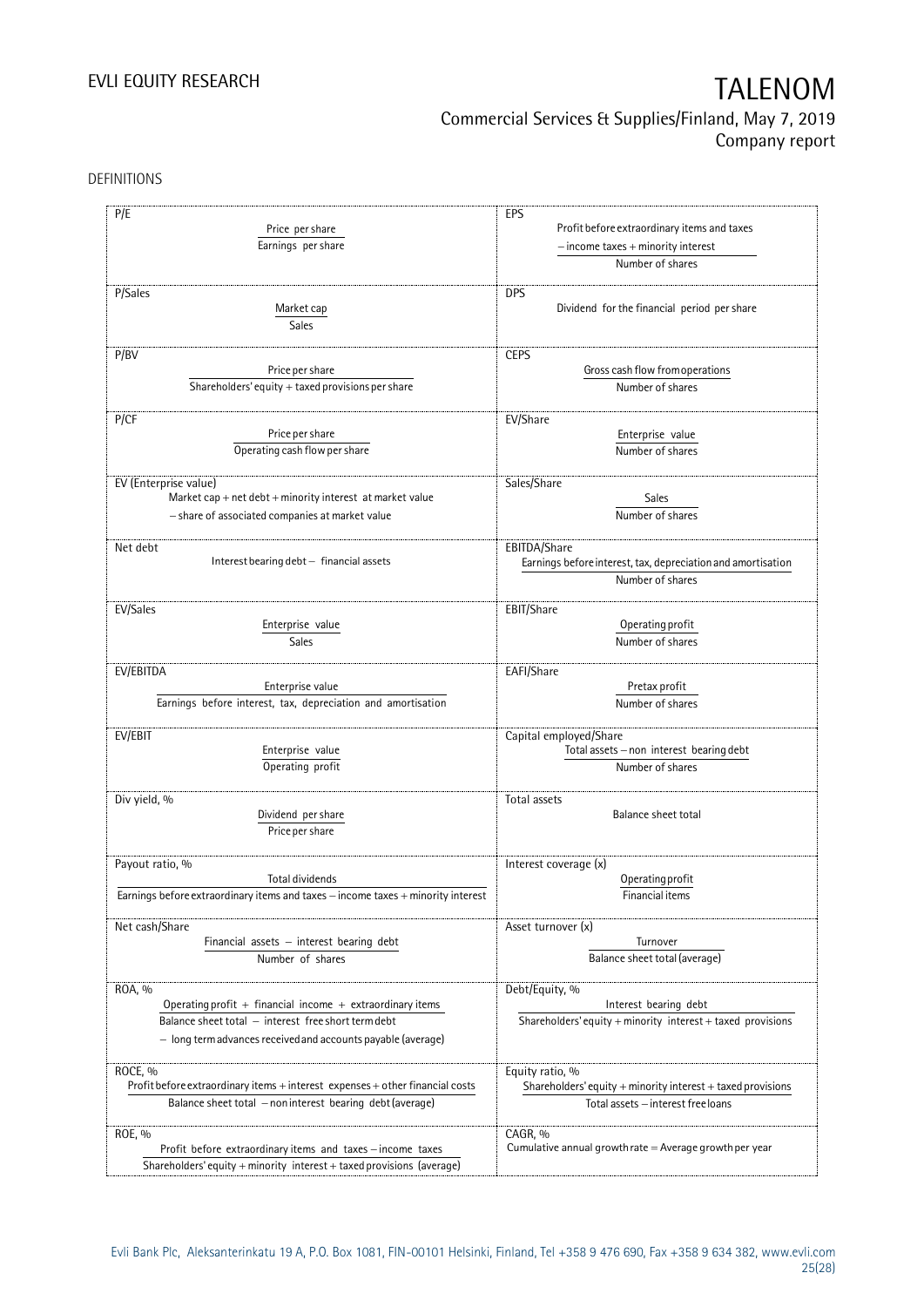#### Important Disclosures

Evli Research Partners Plc ("ERP") uses 12-month target prices. Target prices are defined by utilizing analytical techniques based on financial theory including (but not limited to) discounted cash flow analysis and comparative valuation. The selection of valuation methods depends on different circumstances. Target prices may be altered on the basis of new information coming to light in the underlying company or changes in interest rates, changes in foreign exchange rates, other securities prices or market indices or outlook for the aforementioned factors or other factors that may change the conditions of financial markets. Recommendations and changes by analysts are available at <https://research.evli.com/JasperAllModels.action?authParam=key;461&authParam=x;G3rNagWrtf7K&authType=3> Investment recommendations are defined as follows: Target price compared to share price Recommendation<br>  $\leq -10\%$  $\langle 5, 10, 10 \rangle$  SELL<br>  $\langle 10, 10, 10 \rangle$  SELL<br>  $\langle 10, 10, 10 \rangle$  $-10 - (+10) \%$  HOL<br>  $> 10 \%$  RIJY  $> 10\%$ ERP's investment recommendation of the analyzed company is updated at least 2 timer per year. 60% 53% 50% 39% 40% 30% 20% 8% 10%  $0%$ Sell Hold Buy

The graph above shows the distribution of ERP's recommendations of companies under coverage in 1st of February 2019. If recommendation is not given, it is not mentioned here.

#### Name(s) of the analyst(s): Salokivi

This research report has been prepared by Evli Research Partners Plc ("ERP" or "Evli Research"). ERP is a subsidiary of Evli Bank Plc. Production of the investment recommendation has been concluded on 7.5.2019, 9:00. This report has been published on 7.5.2019, 9:15.

None of the analysts contributing to this report, persons under their guardianship or corporations under their control have a position in the shares of the company or related securities.

The date and time for any price of financial instruments mentioned in the recommendation refer to the previous trading day's closing price(s) unless otherwise stated in the report.

Each analyst responsible for the content of this report assures that the expressed views accurately reflect the personal views of each analyst on the covered companies and securities. Each analyst assures that (s)he has not been, nor are or will be, receiving direct or indirect compensation related to the specific recommendations or views contained in this report.

Companies in the Evli Group, affiliates or staff of companies in the Evli Group, may perform services for, solicit business from, hold long or short positions in, or otherwise be interested in the investments (including derivatives) of any company mentioned in the publication or report.

Neither ERP nor any company within the Evli Group have managed or co-managed a public offering of the company's securities during the last 12 months prior to, received compensation for investment banking services from the company during the last 12 months prior to the publication of the research report.

ERP has signed an agreement with the issuer of the financial instruments mentioned in the recommendation, which includes production of research reports. This assignment has a limited economic and financial impact on ERP and/or Evli. Under the assignment ERP performs services including, but not limited to, arranging investor meetings or –events, investor relations communication advisory and production of research material.

ERP or another company within the Evli Group does not have an agreement with the company to perform market making or liquidity providing services.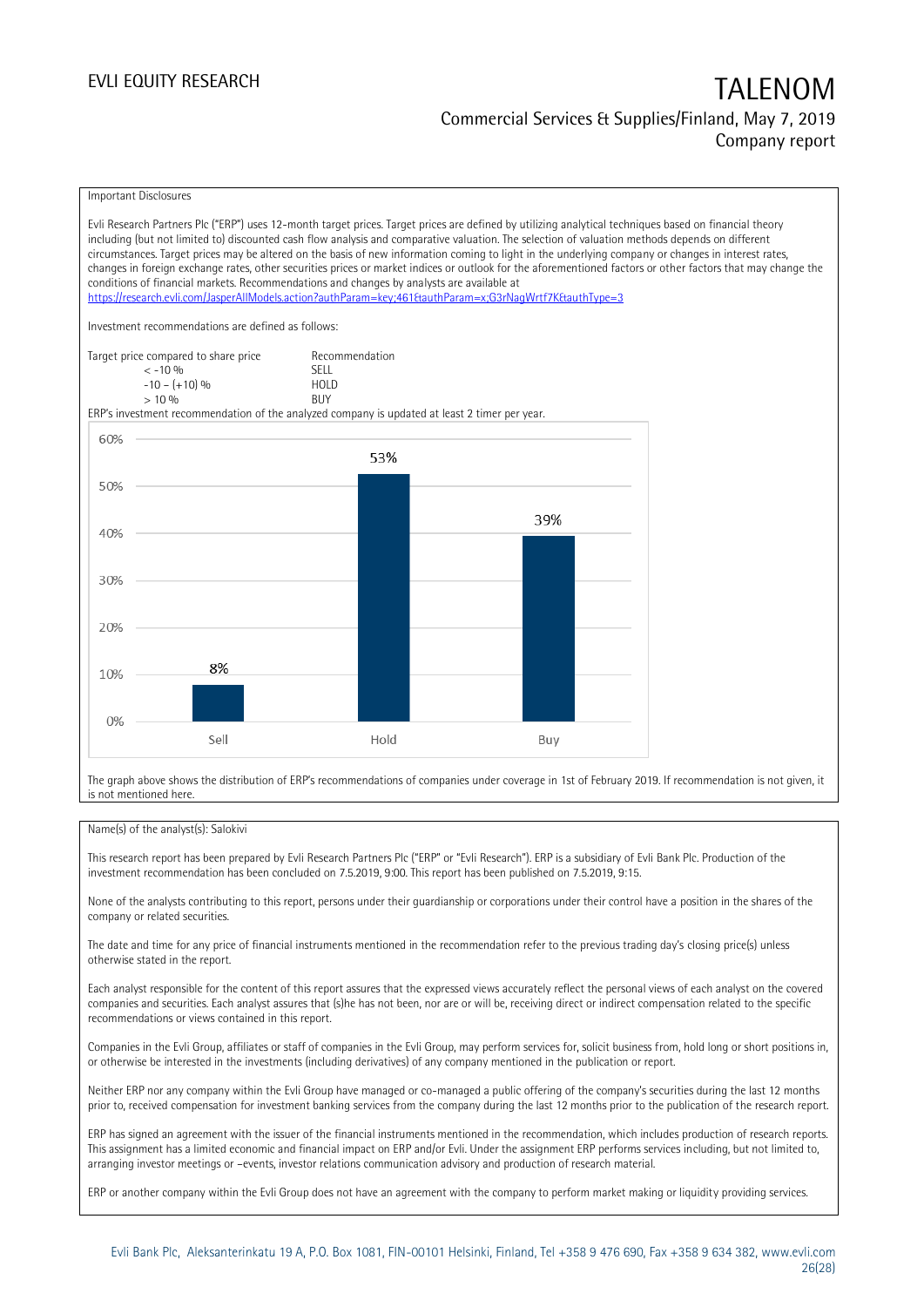For the prevention and avoidance of conflicts of interests with respect to this report, there is an information barrier (Chinese wall) between Investment Research and Corporate Finance units concerning unpublished investment banking services to the company. The remuneration of the analyst(s) is not tied directly or indirectly to investment banking transactions or other services performed by Evli Bank Plc or any company within Evli Group.

This report has been disclosed to the company prior to its dissemination. The company has not made any amendments to its contents. Selected portions of the report were provided to the company for fact checking purposes only.

This report is provided and intended for informational purposes only and may not be used or considered under any circumstances as an offer to sell or buy any securities or as advice to trade any securities.

This report is based on sources ERP considers to be correct and reliable. The sources include information providers Reuters and Bloomberg, stock-exchange releases from the companies and other company news, Statistics Finland and articles in newspapers and magazines. However, ERP does not guarantee the materialization, correctness, accuracy or completeness of the information, opinions, estimates or forecasts expressed or implied in the report. In addition, circumstantial changes may have an influence on opinions and estimates presented in this report. The opinions and estimates presented are valid at the moment of their publication and they can be changed without a separate announcement. Neither ERP nor any company within the Evli Group are responsible for amending, correcting or updating any information, opinions or estimates contained in this report. Neither ERP nor any company within the Evli Group will compensate any direct or consequential loss caused by or derived from the use of the information represented in this publication.

All information published in this report is for the original recipient's private and internal use only. ERP reserves all rights to the report. No part of this publication may be reproduced or transmitted in any form or by any means, electronic, mechanical, photocopying, recording or otherwise, or stored in any retrieval system of any nature, without the written permission of ERP.

This report or its copy may not be published or distributed in Australia, Canada, Hong Kong, Japan, New Zealand, Singapore or South Africa. The publication or distribution of this report in certain other jurisdictions may also be restricted by law. Persons into whose possession this report comes are required to inform themselves about and to observe any such restrictions.

Evli Bank Plc is not registered as a broker-dealer with the U. S. Securities and Exchange Commission ("SEC"), and it and its analysts are not subject to SEC rules on securities analysts' certification as to the currency of their views reflected in the research report. Evli Bank is not a member of the Financial Industry Regulatory Authority ("FINRA"). It and its securities analysts are not subject to FINRA's rules on Communications with the Public and Research Analysts and Research Reports and the attendant requirements for fairness, balance and disclosure of potential conflicts of interest. This research report is only being offered in U.S. by Auerbach Grayson & Company, LLC (Auerbach Grayson) to Major U.S. Institutional Investors and is not available to, and should not be used by, any U.S. person or entity that is not a Major U.S. Institutional Investor. Auerbach Grayson is a broker-dealer registered with the U.S. Securities and Exchange Commission and is a member of the FINRA. U.S. entities seeking more information about any of the issuers or securities discussed in this report should contact Auerbach Grayson. The securities of non-U.S. issuers may not be registered with or subject to SEC reporting and other requirements.

ERP is not a supervised entity but its parent company Evli Bank Plc is supervised by the Finnish Financial Supervision Authority.